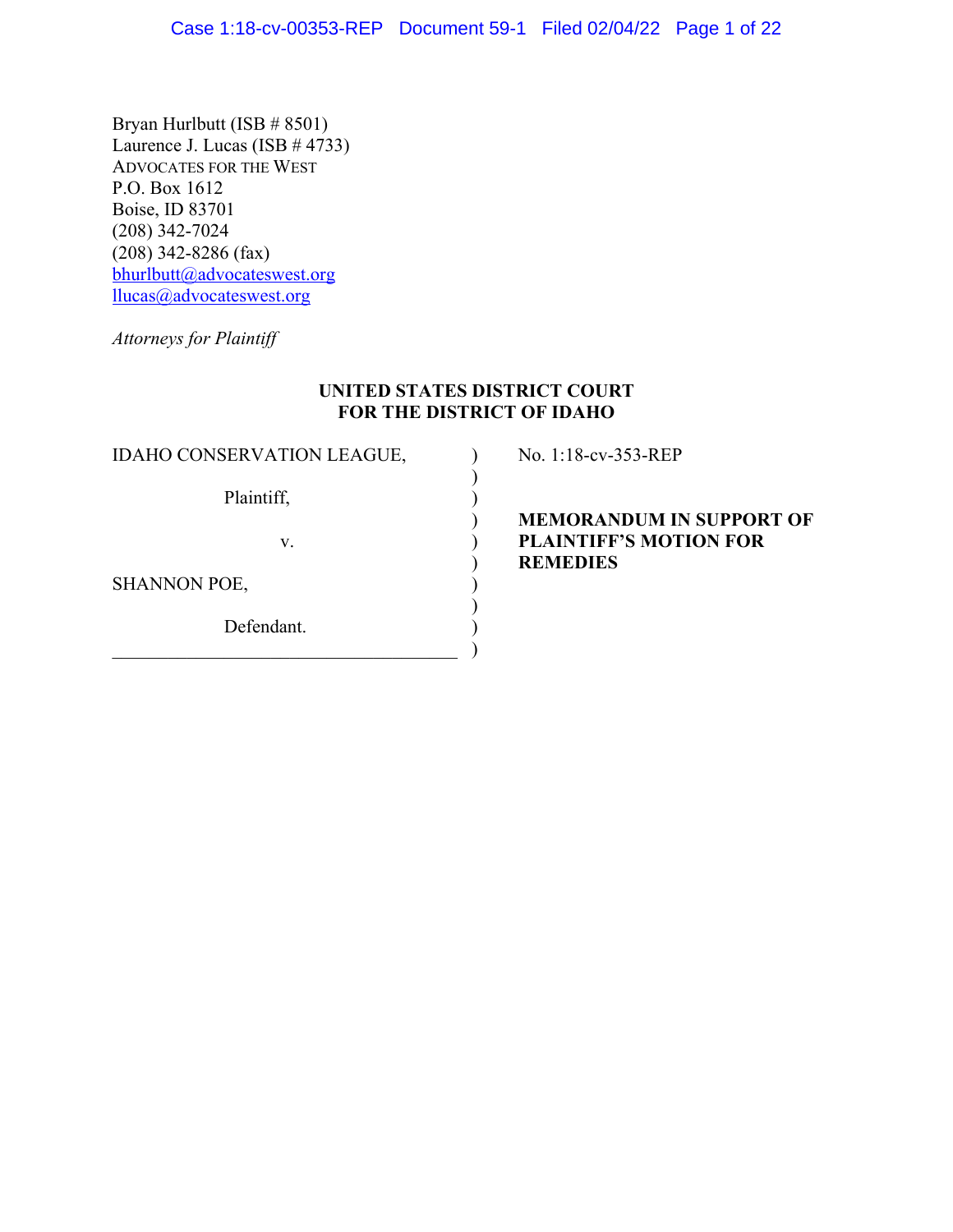# **TABLE OF CONTENTS**

| Ι.                                                                             |
|--------------------------------------------------------------------------------|
|                                                                                |
|                                                                                |
|                                                                                |
|                                                                                |
|                                                                                |
| F. Other Factors Support Injunctive Relief to Prevent Future Poe Violations9   |
| CIVIL PENALTIES MUST BE ASSESSED TO REDRESS THE VIOLATIONS<br>II.              |
| A. The Maximum Penalty for Poe's 42 CWA Violations is \$1,957,041 11           |
| B. The Penalty Factors Indicate a Penalty of at Least \$564,924 is Warranted12 |
| 1. Poe's Discharges Were Serious Violations of the CWA14                       |
| 2. Poe Derived Economic Benefit From the Violations16                          |
|                                                                                |
| 4. Poe Demonstrated Bad Faith in His Efforts to Comply 18                      |
| 5.                                                                             |
|                                                                                |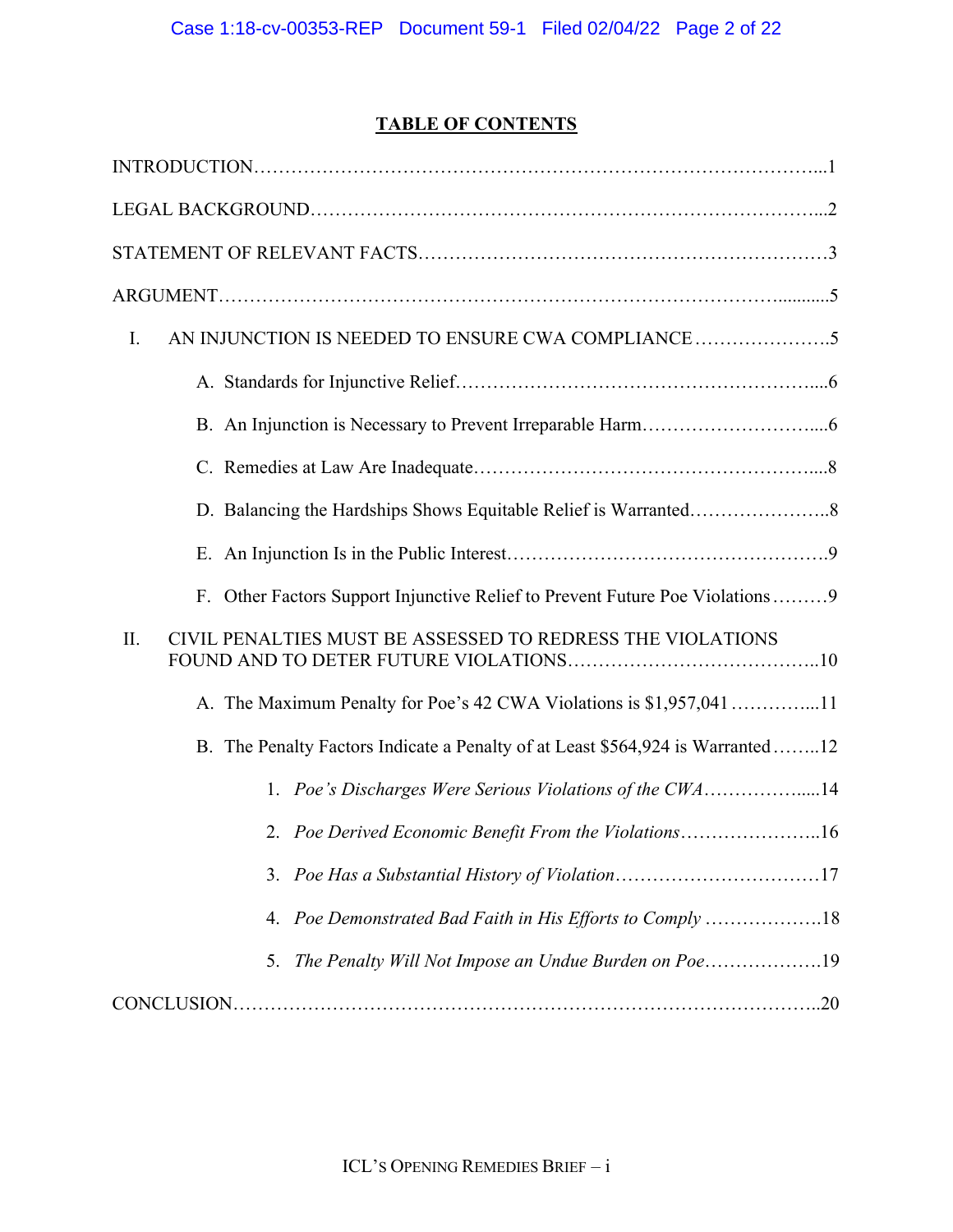#### **INTRODUCTION**

In the June 4, 2021 Memorandum Decision (ECF 50) ("Liability Decision"), Magistrate Judge Bush held that Defendant Shannon Poe committed 42 violations of the Clean Water Act (CWA) by operating a suction dredge and discharging pollutants to the South Fork Clearwater River over 42 separate days in 2014, 2015, and 2018 without a required permit. Plaintiff Idaho Conservation League (ICL) now respectfully asks the Court to order the following remedies for those violations: (1) an injunction barring Poe from suction dredge mining in Idaho unless he obtains and complies with a CWA Section 402 permit; and (2) CWA civil penalties of \$564,924.00 paid to the U.S. Treasury. Such relief is common in CWA citizen enforcement cases, such as this one. *See*, *e.g.*, *Idaho Conservation League v. Atlanta Gold Corp.*, 879 F. Supp. 2d 1148 (D. Idaho 2012) (injunction and \$2,000,000 civil penalty for around 2,000 CWA violations); *Idaho Conservation League v. Magar*, No. 3:12–cv–00337–CWD, 2015 WL 632367 (D. Idaho Feb. 13, 2015) (injunction and \$100,000 penalty for five CWA violations).

As set forth below, an injunction is necessary to ensure Poe complies with the CWA which he intentionally flouted—and to prevent irreparable harm to water quality, fisheries, and other values threatened by his unlawful pollution discharges. Additionally, the CWA mandates civil penalties for each of Poe's 42 violations. *See* 33 U.S.C. § 1319(d). While Poe faces a maximum penalty of nearly \$2 million, a \$564,924 penalty is appropriate under the CWA's penalty factors and will deter Poe from further violations and disgorge the benefits he realized. On a per violation basis, the requested penalty is in line with, but appropriately larger than, a recent administrative penalty imposed by EPA on another South Fork suction dredge miner (Erlanson) for a single CWA violation in 2015. Poe's vociferous refusal to obtain a permit over several years of dredging and encouraging others to do the same warrant a larger penalty.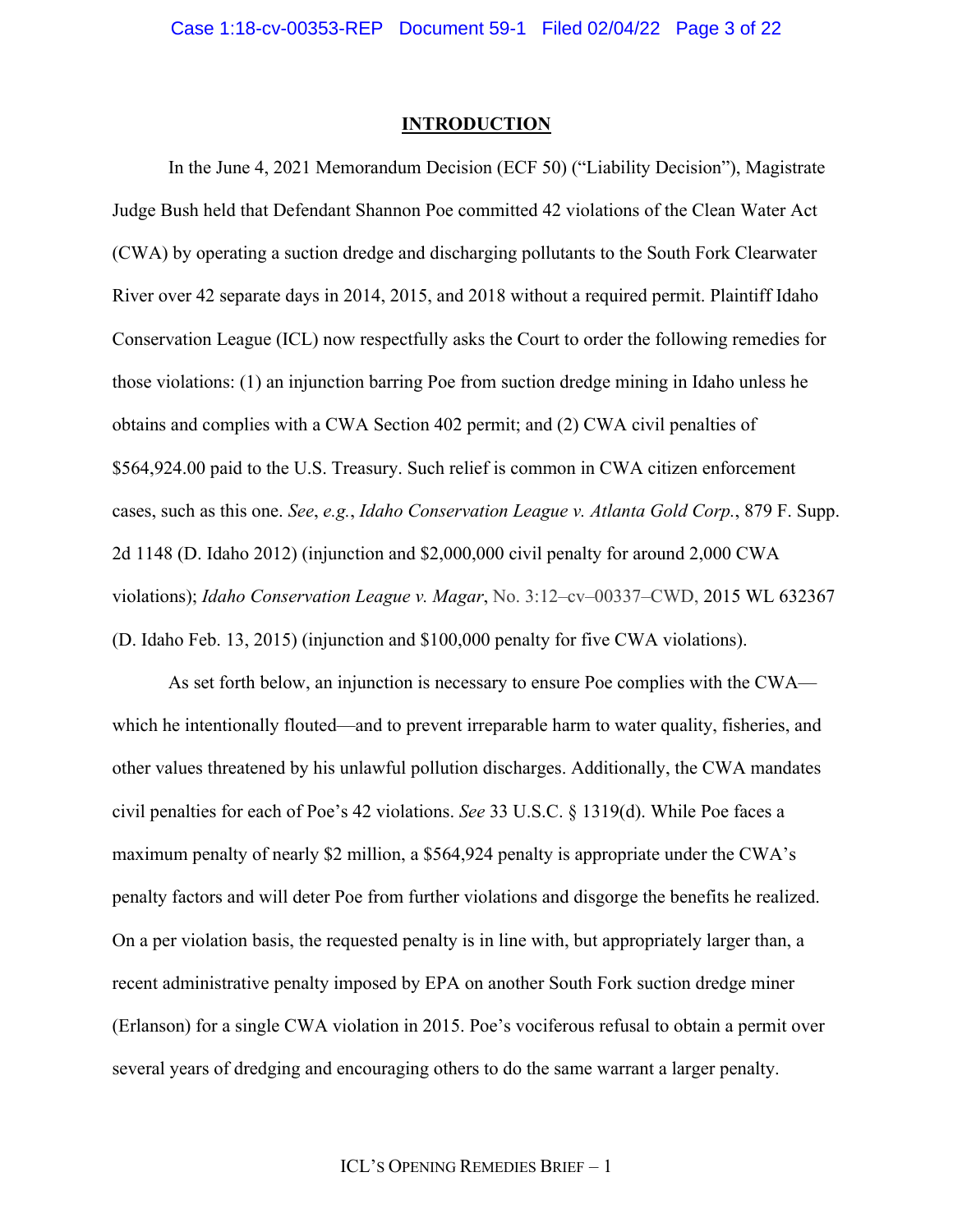#### **LEGAL BACKGROUND**

The purpose of the CWA is "to restore and maintain . . . the Nation's waters." 33 U.S.C. § 1251. Central to achieving these goals is the CWA's prohibition on discharging pollutants unless done in compliance with a National Pollutant Discharge Elimination System (NPDES) permit issued under CWA Section 402. *See* 33 U.S.C. §§, 1311(a), 1342. "The most important component of the [CWA] is the requirement that an NPDES permit be obtained." *Dubois v. U.S. Dept. of Agriculture*, 102 F.3d 1273, 1294 (1st Cir. 1996).

CWA Section 402 authorizes EPA to issue NPDES permits. 33 U.S.C. § 1342(a). EPA can authorize individual states to administer their own Section 402 permitting programs. *Id.*  1342(b). On June 14, 2018, EPA authorized Idaho's Section 402 permitting program: the Idaho Pollutant Discharge Elimination System (IPDES) program administered by the Idaho Department of Environmental Quality (DEQ). 83 Fed. Reg. 27,769 (Jun. 14, 2018).

The CWA citizen suit provision allows a citizen to bring suit in federal court against any person who is alleged to be in violation of any limitation or standard of the CWA, including the CWA's prohibition on discharging pollutants without a Section 402 permit. 33 U.S.C. § 1365. The citizen suit provision is "critical" to the enforcement of the CWA. *Friends of the Earth v. Gaston Copper Recycling*, 204 F.3d 149, 152 (4th Cir. 2000). It allows citizens "to abate pollution when the government cannot or will not command compliance." *Gwaltney of Smithfield v. Chesapeake Bay Found.*, 484 U.S. 49, 62 (1987).

The CWA authorizes district courts "to order that relief it considers necessary to secure prompt compliance with the Act. That relief can include, but is not limited to, an order of immediate cessation." *Weinberger v. Romero-Barcelo*, 456 U.S. 305, 320 (1982). *See* 33 U.S.C. §§ 1319(b), 1365(a) (authorizing injunctions). *See also* 33 U.S.C. § 1365(a).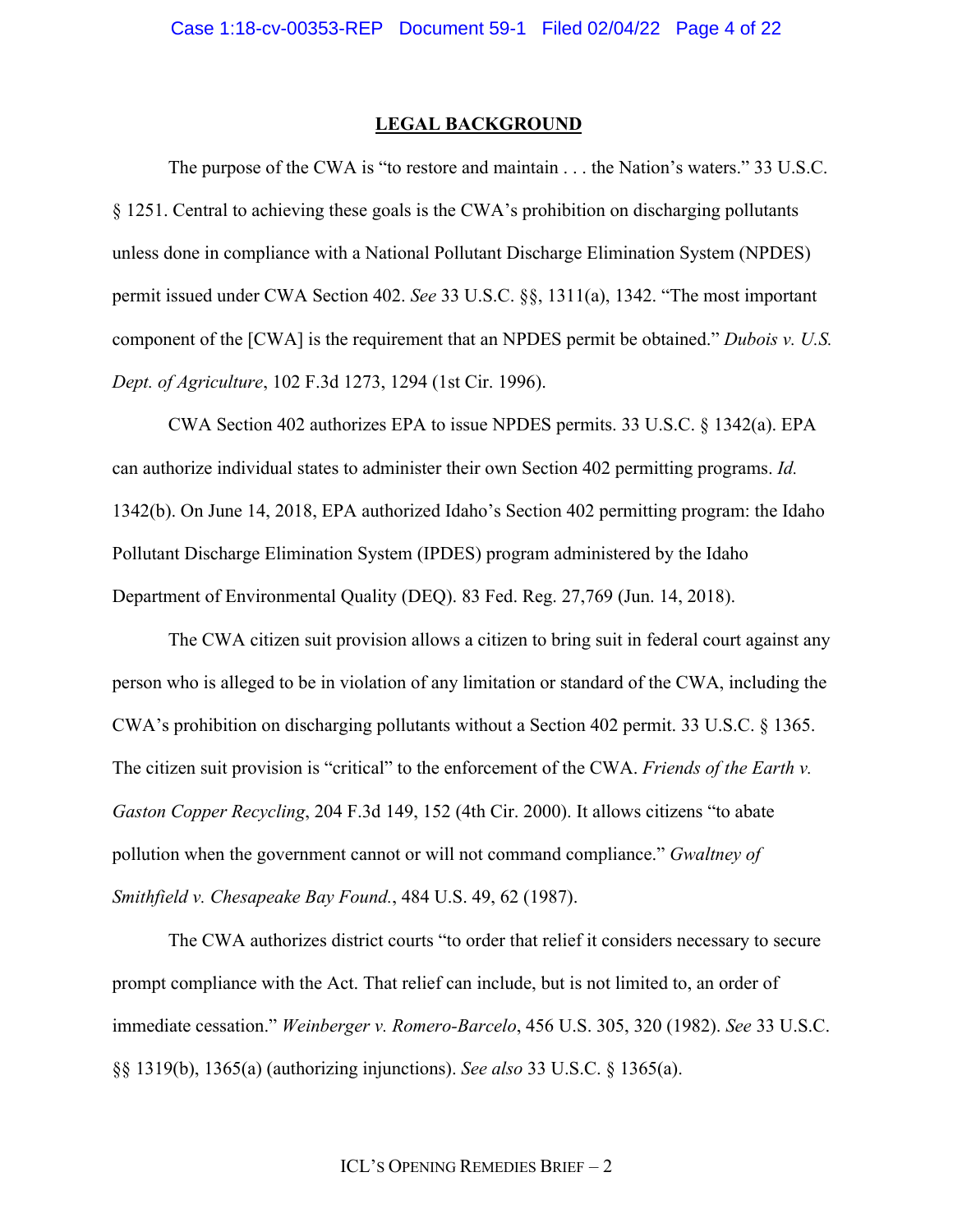### Case 1:18-cv-00353-REP Document 59-1 Filed 02/04/22 Page 5 of 22

The CWA also mandates that any person who violates the Act "shall be subject to a civil penalty . . . per day for each violation." *Id.* § 1319(d). "If a district court finds a violation, then civil penalties under 33 U.S.C. § 1319(d) are mandatory." *Natural Res. Defense Council v. Sw. Marine*, 236 F.3d 985, 1001 (9th Cir. 2000). This applies in citizen enforcement suits. 33 U.S.C. § 1365(a). The purposes of the CWA civil penalty provision are restitution, deterrence, and retribution. *See Tull v. United States*, 481 U.S. 412, 422 (1987).

#### **STATEMENT OF RELEVANT FACTS**

Defendant Shannon Poe is professional miner from California who came to Idaho to suction dredge mine for gold in the bed of the South Fork Clearwater River in 2014, 2015, and 2018. Liability Decision at 1; Poe Decl. (ECF 17-2, Ex. 1), ¶¶ 1–2. Each year, Poe intentionally refused to apply for a CWA Section 402 permit, despite being repeatedly notified by state and federal agencies and ICL that a permit was required. *See* ICL SOF (ECF 38-1) ¶¶ 16–40.

Poe is the founder and President of the American Mining Rights Association (AMRA), which he says educates the public and miners on miner rights. Poe Depo Tr. (ECF 38-5), p. 8. Through written and video posts to AMRA's website, Poe boasted about defying EPA, encouraged others to suction dredge mine on the South Fork without a CWA permit, and solicited funds for AMRA. *See* ICL SOF ¶¶ 20, 21, 23, 25, 26, 30, 33 & 34.

The South Fork is a State Protected River (ECF 17-3, Ex. 7, p. 45) and is eligible as a federal wild and scenic river due to its outstandingly remarkable values (ECF 17-4, Ex. 8, p. 3- 83). The Idaho Department of Fish and Game recognizes the South Fork as "an important fishery which provides unique opportunities for anglers" and as an "important area for fish species within the broader context of the Columbia River basin." ECF 38-13, p. 1. The South Fork is inhabited by stealhead trout, fall Chinook salmon, and bull trout, each listed as "threatened"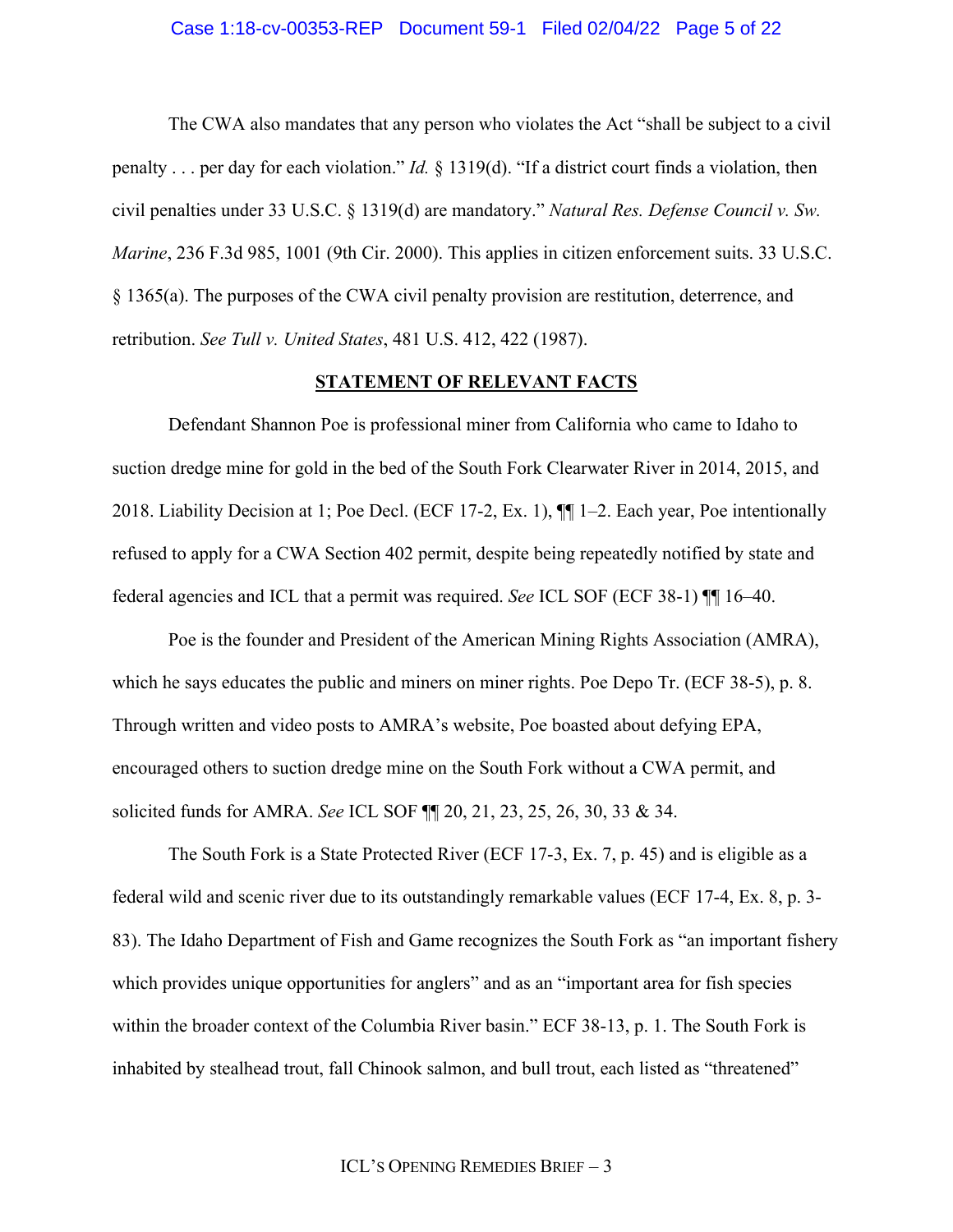### Case 1:18-cv-00353-REP Document 59-1 Filed 02/04/22 Page 6 of 22

under the federal Endangered Species Act (ESA). ICL SOF ¶ 2. It also provides habitat for native Pacific lamprey, redband trout, and westlope cutthroat trout. *Id.*

Suction dredge miners, like Poe, use an underwater vacuum hose, crowbars, and other tools to excavate (or "punch") holes in the riverbed. *See id.* ¶¶ 7–10. Some excavated materials, like rocks, are moved aside. *Id.* Other materials are sucked up the hose and run through a sluice on a floating dredge, where gold is separated out and other riverbed materials are discharged to the river. *Id.* Discharged sands, sediments, and silts become suspended in the water column and flow downstream as turbid water until settling on the riverbed. *Id.*

The South Fork is an "impaired" river because it fails to meet CWA standards for sediment and other pollution. *Id.* ¶ 3. A 2014 report prepared by the National Marine Fisheries Service found "[s]uction dredge mining directly contributes to [the] degraded baseline and slows restoration" on the South Fork. ECF 38-12, p. 1. When discharged from a dredge, fine sediment reduces oxygen levels in the South Fork, which reduces the survival of fish eggs and alevins. *Id.*  Fine sediment also reduces hiding cover and preferred forage, which reduces growth in older and juvenile fish. *Id.* When fine sediment settles to the riverbed, it fills pools or create films of silt that reduce invertebrate production, which in turns reduces feeding opportunities for fish. *Id.* Habitat is also degraded by the holes and tailings piles created by dredging. *Id.* at 2–3.

In 2014, Poe suction dredged on the South Fork on at least 13 separate days, starting on July 15, without a CWA permit. *See* ICL SOF ¶¶ 19–21. He "punched" four or five holes and dredged a total of about 45 to 50 linear feet. *Id.* In an August 5, 2014 AMRA webpage post, Poe bragged about visiting the South Fork "to dredge openly in opposition to the EPA." *Id.* In October 2014, EPA issued Poe a notice of violation for dredging without a CWA permit. *Id.* ¶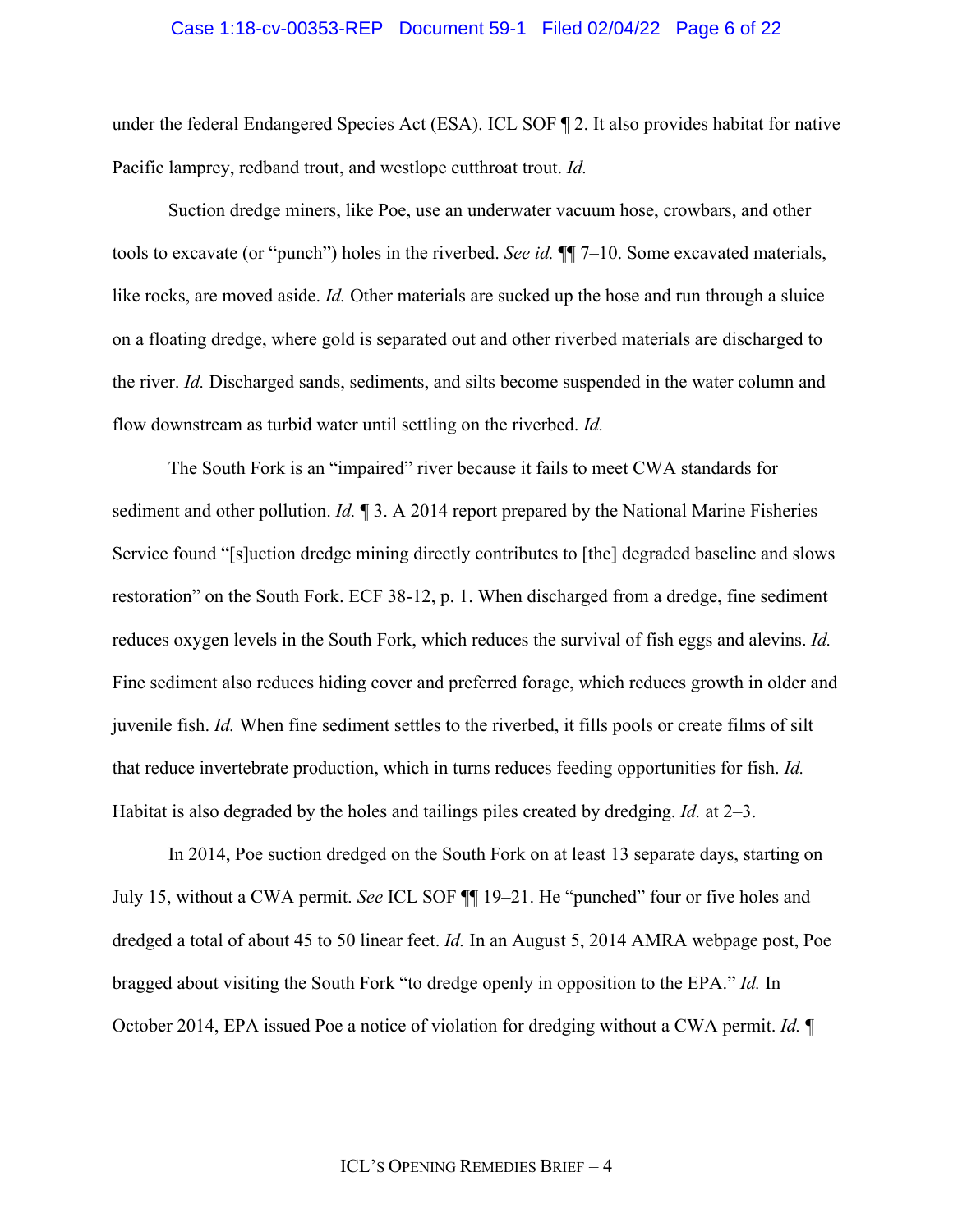### Case 1:18-cv-00353-REP Document 59-1 Filed 02/04/22 Page 7 of 22

22. In 2015, Poe returned to the South Fork to "stand against the EPA again." *Id.* ¶¶ 23–26. He dredged on 12 days without a CWA permit, dredging about 60 linear feet of riverbed. *Id.*

Because of these CWA violations in 2014 and 2015, ICL sent Poe a notice of intent to sue in May 2016. *Id.* ¶ 27. Poe responded in June 2016, stating: "I have no plans, or intent to dredge the SF Clearwater this year, and do not intend to dredge in future years without the appropriate permits." *Id.* Prior to the South Fork dredge season in both 2017 and 2018, ICL sent Poe a "courtesy reminder" of the 2016 notice of intent to sue. *Id.*  $\P$  27 & 29.

In 2018, Poe returned to the South Fork and dredged without a CWA permit on 17 days, starting on July 15, dredging about 70 linear feet total. *Id.* ¶¶ 31, 33, 35–38. Poe boasted in an AMRA post about his plan to dredge without a CWA permit that year. *Id.* ¶ 30. On August 10, 2018, ICL filed this lawsuit while Poe was dredging. *Id.* ¶ 36. Poe continued dredging until August 14. *Id.*¶ 31. In 2019, EPA issued Poe another notice of violation for discharging pollutants to the South Fork in 2018 without CWA permit. SOF ¶ 40.

On September 30, 2019, this Court denied Poe's motion to dismiss. MTD Decision (ECF 26). On June 7, 2021, the Court issued the Liability Decision (ECF 50), holding that Poe violated the CWA on each of the 42 days he suction dredged.

### **ARGUMENT**

## **I. AN INJUNCTION IS NEEDED TO ENSURE CWA COMPLIANCE**

ICL requests an injunction barring Poe from suction dredge mining in Idaho unless he obtains and complies with a CWA Section 402 permit. Because Poe willfully and repeatedly dredged without a permit in violation of the CWA despite multiple notices, and because he broke his promise to ICL that he would not dredge without a permit in the future, it is important that the Court issue an injunction ordering Poe to cease his violations.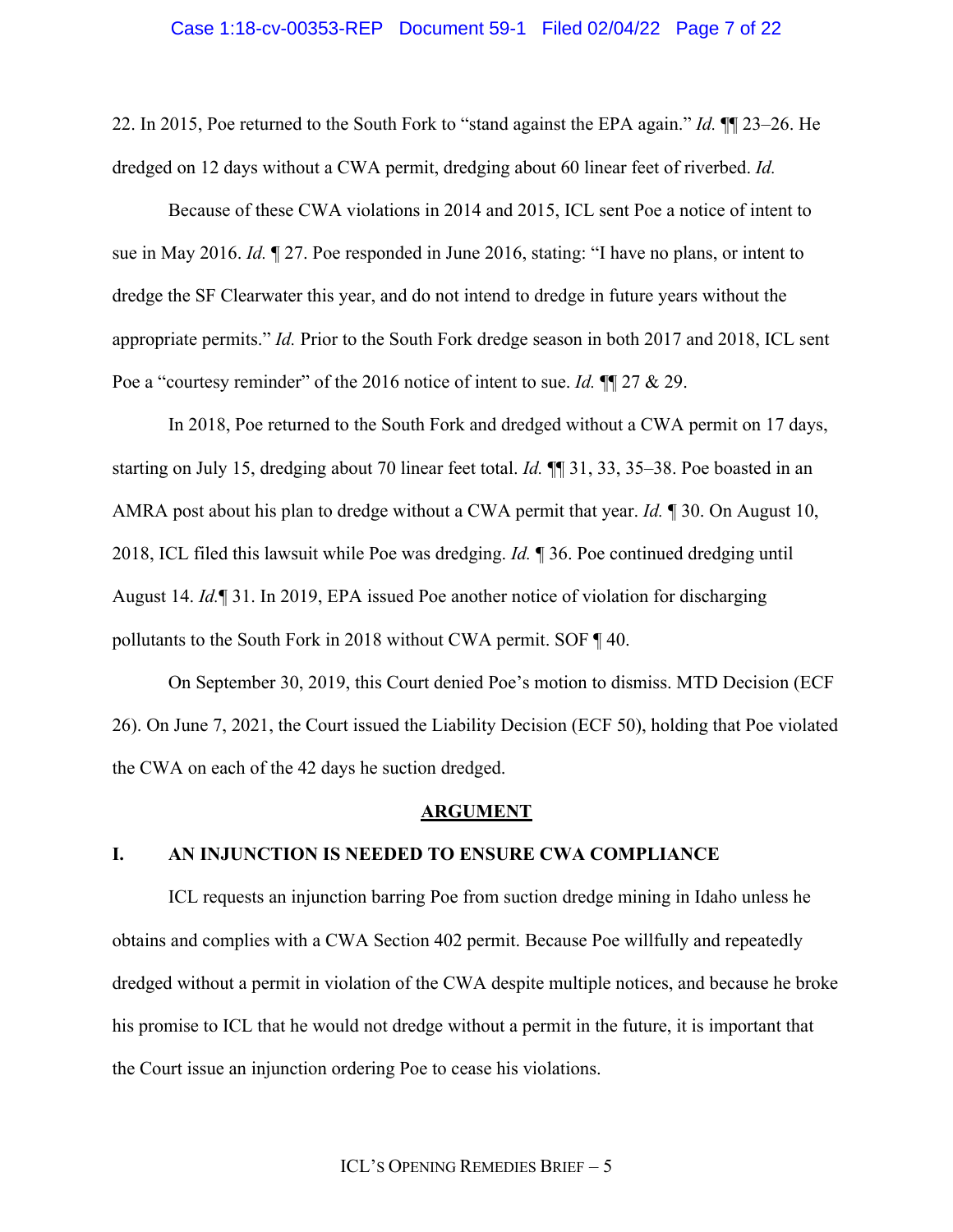### **A. Standards for Injunctive Relief**

The permanent injunction standard is essentially the same as for a preliminary injunction, but it is not necessary to show a likelihood of success on the merits because actual success has been achieved. *Amoco Prod. Co. v. Gambell*, 480 U.S. 531, 546 & n.12 (1987). A plaintiff seeking a permanent injunction must demonstrate: "(1) that it has suffered an irreparable injury; (2) that remedies available at law, such as monetary damages, are inadequate to compensate for that injury; (3) that, considering the balance of hardships between the plaintiff and defendant, a remedy in equity is warranted; and (4) that the public interest would not be disserved by a permanent injunction." *Monsanto v. Geertson Seed Farms*, 561 U.S. 139, 156–57 (2010).

In crafting the terms of an injunction under the CWA, courts have "broad latitude in fashioning equitable relief when necessary to remedy an established wrong." *Alaska Ctr. for Env't v. Browner*, 20 F.3d 981, 986 (9th Cir. 1994) (citing *Romero-Barcelo*, 456 U.S. at 305). Like in this Court's *Atlanta Gold* and *Magar* cases, cited above, other courts have commonly issued CWA injunctions ordering defendants into compliance. *See, e.g., Sierra Club v. Cedar Point Oil Co.*, 73 F.3d 546, 554 (5th Cir. 1996) ("court enjoined [defendant] from discharging produced water. . . until it obtained a NPDES permit"; *PIRG of New Jersey v. Powell Duffryn Terminals*, 913 F.2d 64, 83 (3rd Cir. 1990) (affirming injunction prohibiting defendant from discharging in violation of its permit).

## **B. An Injunction Is Necessary to Prevent Irreparable Harm**

Irreparable harm encompasses violations of CWA Section 402 permits; violations of Water Quality Standards set to protect aquatic life, recreation, and other uses; and the subsequent environmental damage. *See, e.g., Ore. State Pub. Interest Research Group v. Pac. Coast Seafoods*, 374 F.Supp.2d 902, 904–07 (D. Or. 2005) (finding irreparable harm where defendant's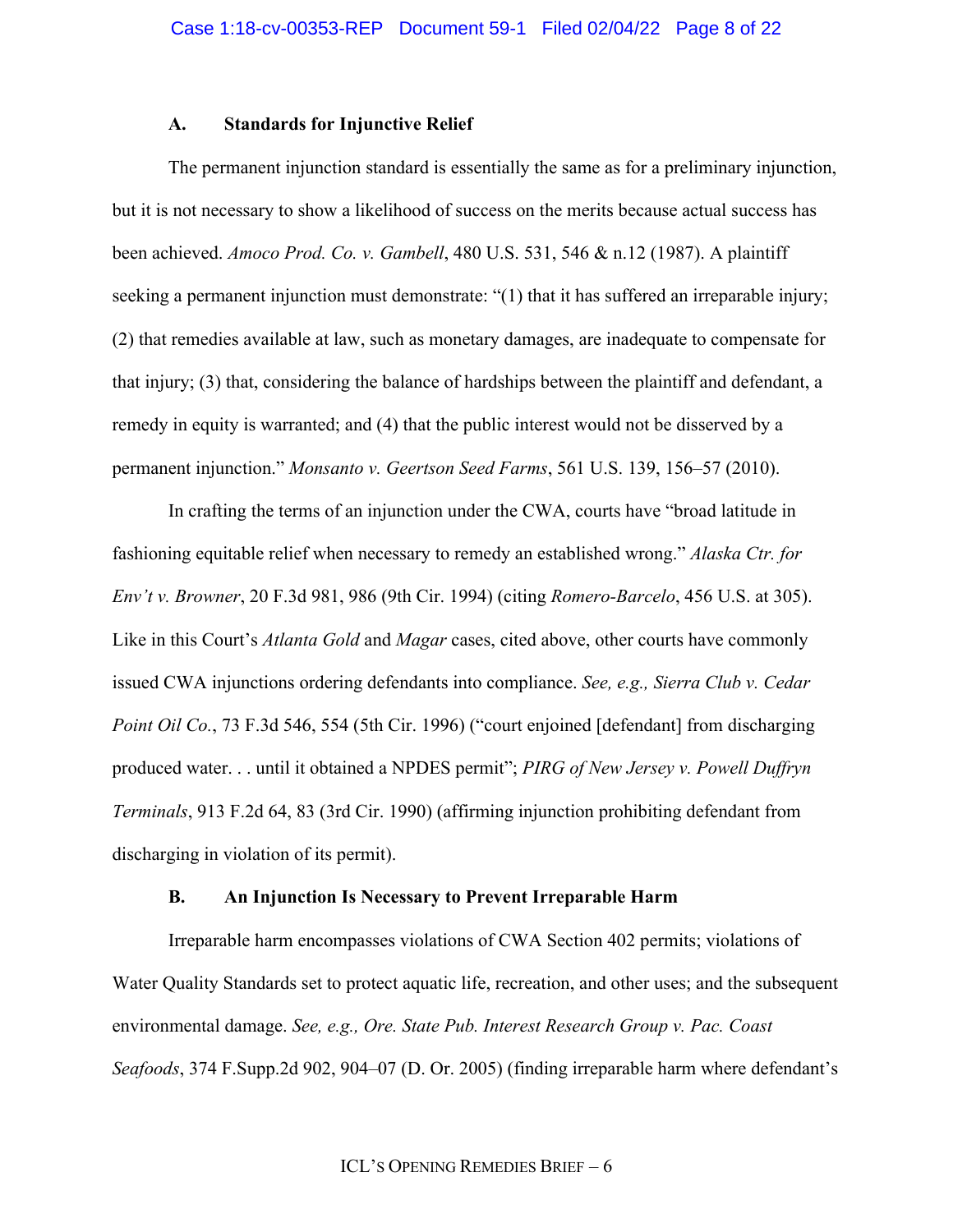## Case 1:18-cv-00353-REP Document 59-1 Filed 02/04/22 Page 9 of 22

discharges violated water quality standards and were likely to kill or harm river wildlife). Lack of a permit is *itself* a violation: "[I]t is a violation . . . for a polluter to discharge a pollutant without first obtaining a permit . . . . [O] btaining a permit is itself an important effluent limitation, and private attorneys general may enforce that limitation via citizen suits." *Hudson River Fishermen's Ass'n v. Westchester Cty.*, 686 F.Supp. 1044, 1050 (S.D.N.Y. 1988).

Thus, Poe's decision to suction dredge without a CWA permit alone constitutes a violation that amounts to irreparable harm. Further, the effects of Poe's unpermitted discharges are not harmless. The South Fork Clearwater is a State Protected River, an eligible wild and scenic river, and home to threatened and other native fish. It is also an "impaired" water body because it suffers from high levels of sediment pollution. State and federal officials have found that rock, sand, sediment, and silt discharged from a dredge like Poe's can degrade water quality. *See*, *e.g.*, ECF 38-12; ICL SOF ¶ 10. Indeed, the Ninth Circuit explained that "lighter sand, dirt, and clay particles . . . left suspended in the wastewater released from the sluice box" by miners can have aesthetic and water-quality impacts on waters in the immediate vicinity and downstream. *Rybacheck v. EPA*, 904 F.2d 1276, 1282 (9th Cir. 1990).

The record demonstrates that Poe's unpermitted dredging degrades water quality and disturbs the riverbed, causing irreparable harm. Videos of the turbid plume from Poe's dredge show water quality degradation and thus "pollution" of the sort courts and agencies have found harmful. *See* Finnegan Decl. (ECF 38-23), Ex. D (Jul. 27, 2018 video); 2<sup>nd</sup> Hurlbutt Decl. (ECF 38-3), Ex. P (Aug. 9, 2018 IDWR video).<sup>1</sup> ICL's expert, Dan Kenney, found Poe's dredging added "previously-unmobilized fine sediment" to the river, which "likely incrementally reduced

<sup>&</sup>lt;sup>1</sup> ICL submitted these videos (and other oversized filings) on DVD by mail to the Court in May 2020. S*ee* ECF 41.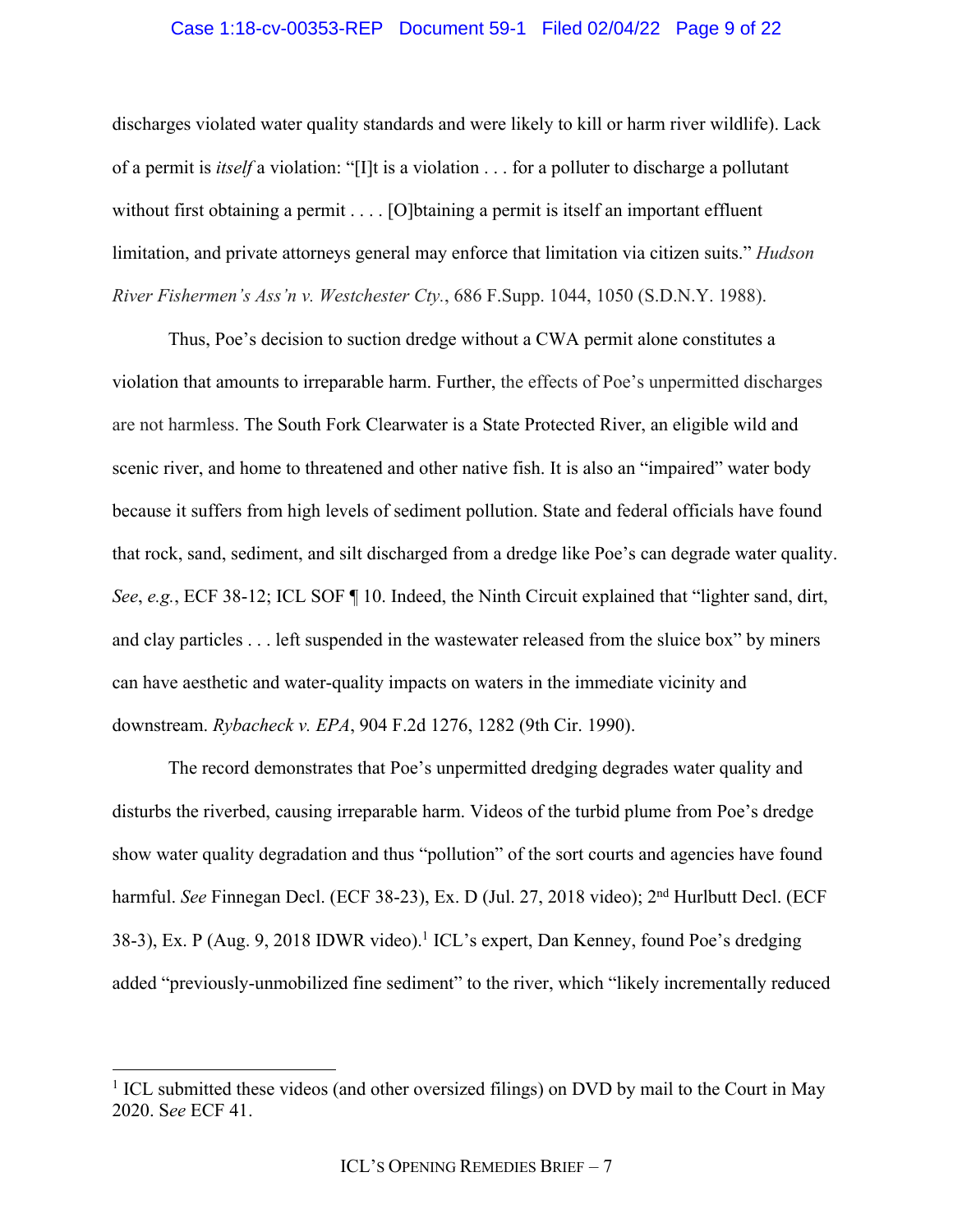## Case 1:18-cv-00353-REP Document 59-1 Filed 02/04/22 Page 10 of 22

interstitial hiding cover for fish in the [South Fork] channel for miles downstream." *See* Kenney Report, p. 27.<sup>2</sup> These impacts are not temporary, or quickly remedied: "Even if the adverse effects of Poe's dredging were entirely erased each year by high streamflows (and many are not), these effects would still be manifest for days, weeks, or months." *Id*. at 30–31.

Notably, Poe previously promised not to dredge without a permit when he responded to ICL's CWA notice letter in 2016, but then he returned and illegally dredged again for many days in 2018. ICL SOF ¶ 27. The record thus confirms that Poe has intentionally and repeatedly flouted the CWA permit requirements, warranting an injunction to prevent further irreparable harms from his unlawful dredging.

## **C. Remedies at Law Are Inadequate**

The second injunctive relief question asks whether remedies at law (e.g., money damages) are adequate. It is well established that "[e]nvironmental injury can seldom be adequately remedied by money damages and is often permanent or at least of long duration, i.e., irreparable." *Sierra Club v. Bosworth*, 510 F.3d 1016, 1033 (9th Cir. 2007) (quoting *Amoco*, 480 U.S. at 545). In this case, ICL has no adequate remedy at law. Money damages are not available, and, even if they were, monetary relief would not redress the environmental injuries.

## **D. Balancing the Hardships Shows Equitable Relief Is Warranted**

In assessing the balance of hardships, the Court must weigh "the competing claims of injury . . . and the effect on each party of the granting or withholding of the requested relief."

 $2$  ICL is submitting the Kenney Report and its attachments as Exhibits G through O to the accompanying Fourth Hurlbutt Declaration. Mr. Kenney is a former Forest Service fisheries biologist with extensive experience monitoring and assessing suction dredge mining and its impacts in the Clearwater River watershed, including on the South Fork. *See* Kenney Report (4<sup>th</sup>) Hurlbutt Decl., Ex. G), pp. 1–3. In addition to scientific papers and state and federal agency studies and reports on suction dredge mining and its impacts, the Kenney Report is based on many photos, videos, and reports of Poe's dredging on the South Fork in 2014, 2015, and 2018.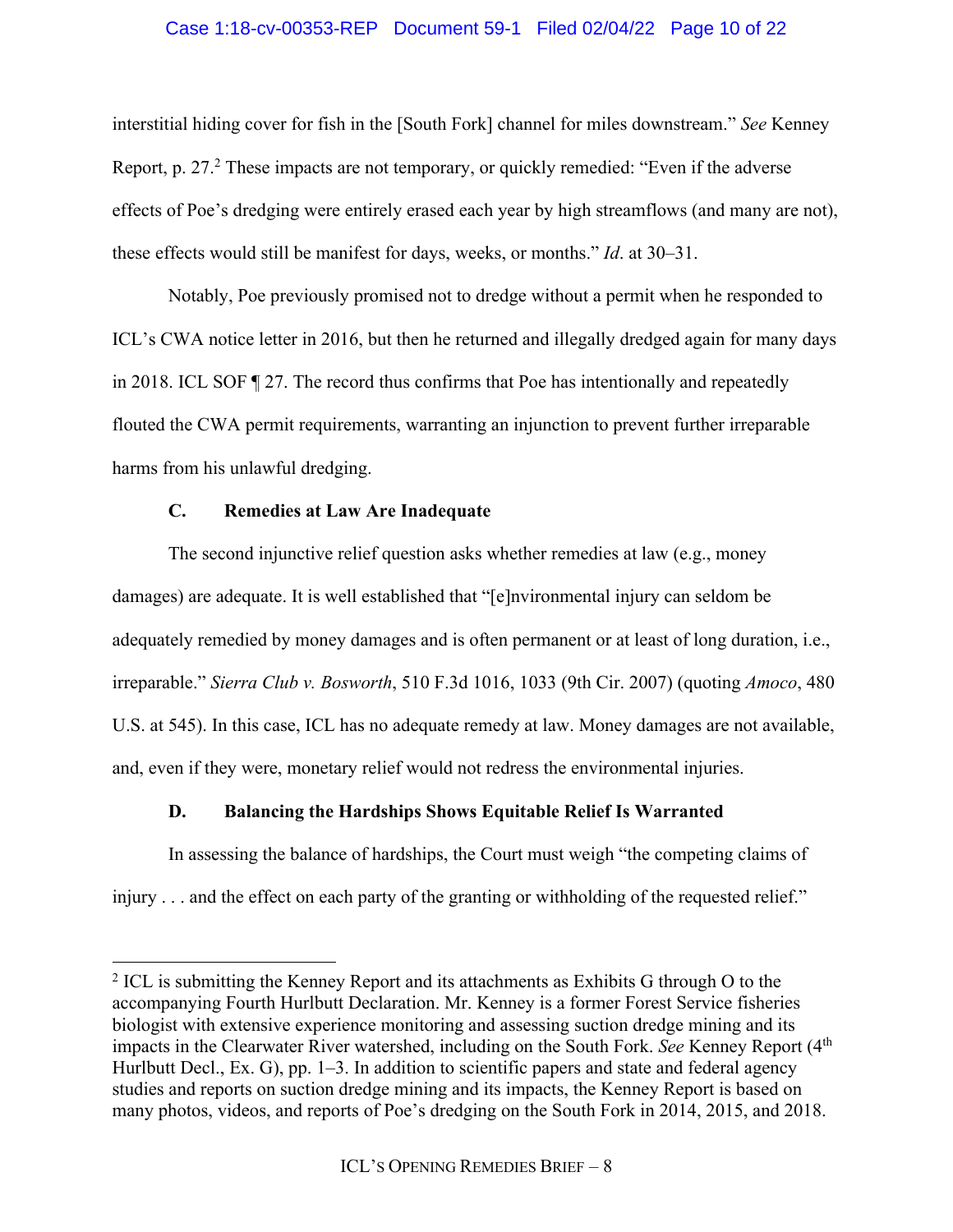*Nat'l Wildlife Fed'n v. Espy*, 45 F.3d 1337, 1343 (9th Cir. 1995). And "if environmental injury is sufficiently likely, the balance of harms will usually favor the issuance of an injunction to protect the environment." *Sierra Club*, 510 F.3d at 1033 (quoting *Amoco*, 480 U.S. at 545). Here, as established in the irreparable harm discussion, environmental degradation from Poe's continued dredging is likely, and so the balance of harms tips in favor of issuing an injunction. The lone countervailing "harm" Poe could complain of is the burden of coming into compliance with the law, which is all the requested relief requires.

### **E. An Injunction Is in the Public Interest**

In assessing the public interest, courts have recognized that ensuring protection of the environment is an important public purpose. *The Lands Council v. McNair*, 537 F.3d 981, 1005 (9th Cir. 2008) (en banc) ("preserving environmental resources is certainly in the public's interest"); *Earth Island Inst. v. U.S. Forest Serv.*, 442 F.3d 1147, 1177 (9th Cir. 2006) ("The preservation of our environment . . . is clearly in the public interest"); *Sierra Club*, 510 F.3d at 1033 (similar). Here, the public interest in environmental protection is served by barring Poe from suction dredge mining in Idaho unless he obtains and complies with a CWA permit.

### **F. Other Factors Support Injunctive Relief to Prevent Future Poe Violations**

In granting an injunction in an earlier Idaho CWA citizen suit, this Court cited factors relevant beyond the four considerations discussed above—including the fact that violations were "of a continual, and long-standing nature," and that the defendant "passed up opportunities to fix the problem, strongly suggesting that the added impetus of an injunction is necessary." *See Atlanta Gold*, 879 F. Supp. 2d at 1162.

Here, too, Poe's violations are long-standing, as they occurred over several years. Further, despite repeated notices from government authorities and from ICL, Poe refused to cease his activities or apply for a permit. *See*, *e.g.*, ICL SOF ¶¶ 22, 27, 29, 32–34, 36. Without an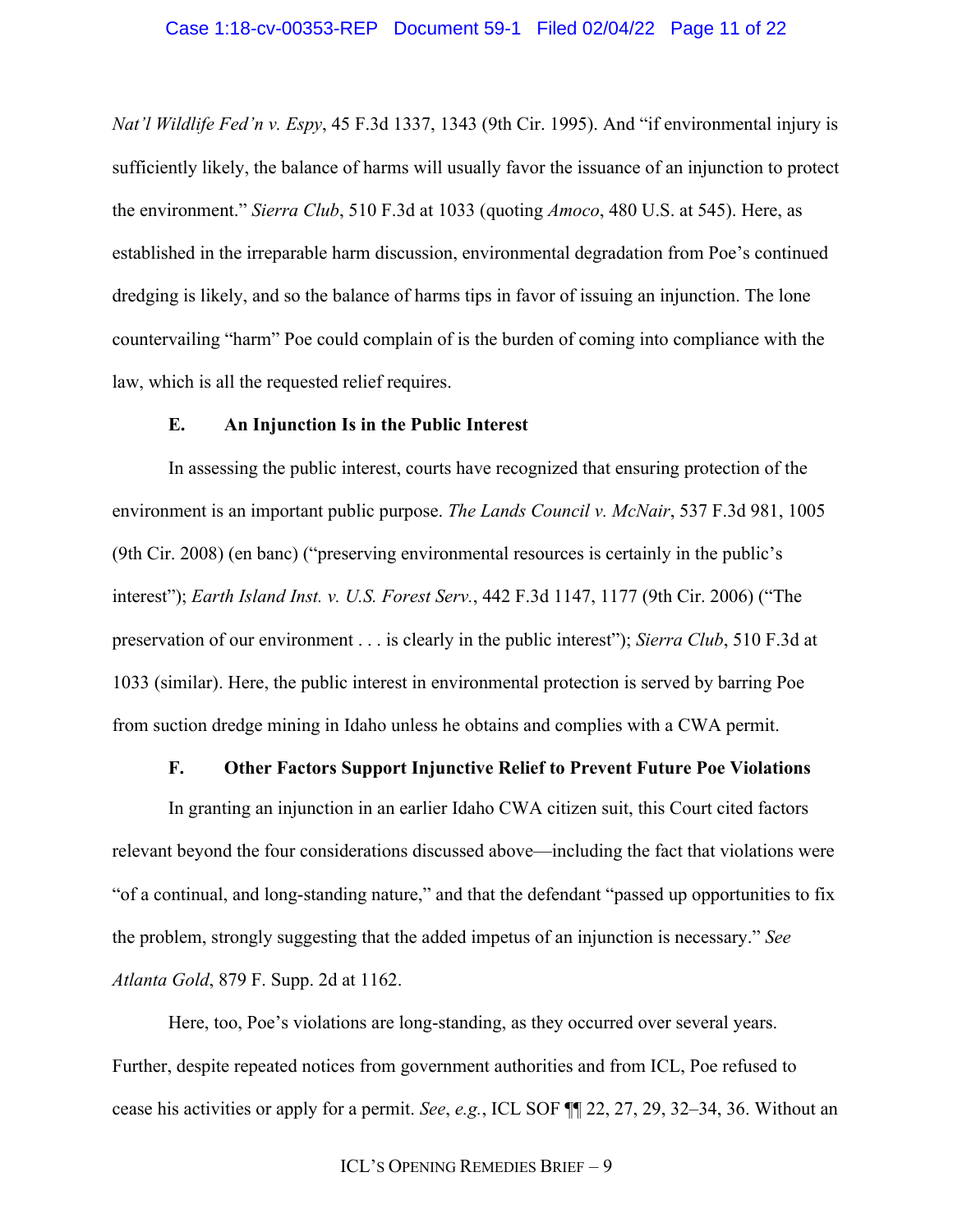## Case 1:18-cv-00353-REP Document 59-1 Filed 02/04/22 Page 12 of 22

injunction, Poe may well continue unpermitted dredging, given his history of willful non-

compliance—including breaking his promise in 2016 not to dredge without a permit. Notably,

while dredging on the South Fork in 2018, Poe stated in an AMRA post and video that planned

to return to dredge the South Fork the following year. *Id.* ¶¶ 34–35. And in his 2020 deposition,

Poe kept open the possibility of dredging on the South Fork without a CWA permit in the future.

Poe Depo Tr., p. 31. These examples of Poe's past violations, broken promises, and desire to

return to the South Fork reinforce the need for an injunction.

## **II. CIVIL PENALTIES MUST BE ASSESSED TO REDRESS THE VIOLATIONS FOUND AND TO DETER FUTURE VIOLATIONS.**

A defendant found to have violated the CWA "shall be subject to a civil penalty [up to a maximum amount] for each violation." 33 U.S.C. § 1319(d). The CWA identifies six factors courts must consider in determining the amount of the civil penalty:

[1] the seriousness of the violation or violations, [2] the economic benefit (if any) resulting from the violation, [3] any history of such violations, [4] any good-faith efforts to comply with the applicable requirements, [5] the economic impact of the penalty on the violator, and [6] such other matters as justice may require.

33 U.S.C. § 1319(d). The Supreme Court has explained that "Congress wanted the district court to consider the need for retribution and deterrence, in addition to restitution, when it imposed civil penalties." *Tull*, 481 U.S. at 422.

The authority of courts to calculate penalties is "highly discretionary." *Id*. at 427. "To the extent that they encourage defendants to discontinue current violations and deter them from committing future ones, [penalties] afford redress to citizen plaintiffs [injured by] ongoing unlawful conduct." *Friends of the Earth v. Laidlaw*, 528 U.S. 167, 186 (2000). "To achieve the goal of deterrence, a penalty must be high enough so that the discharger cannot 'write it off' as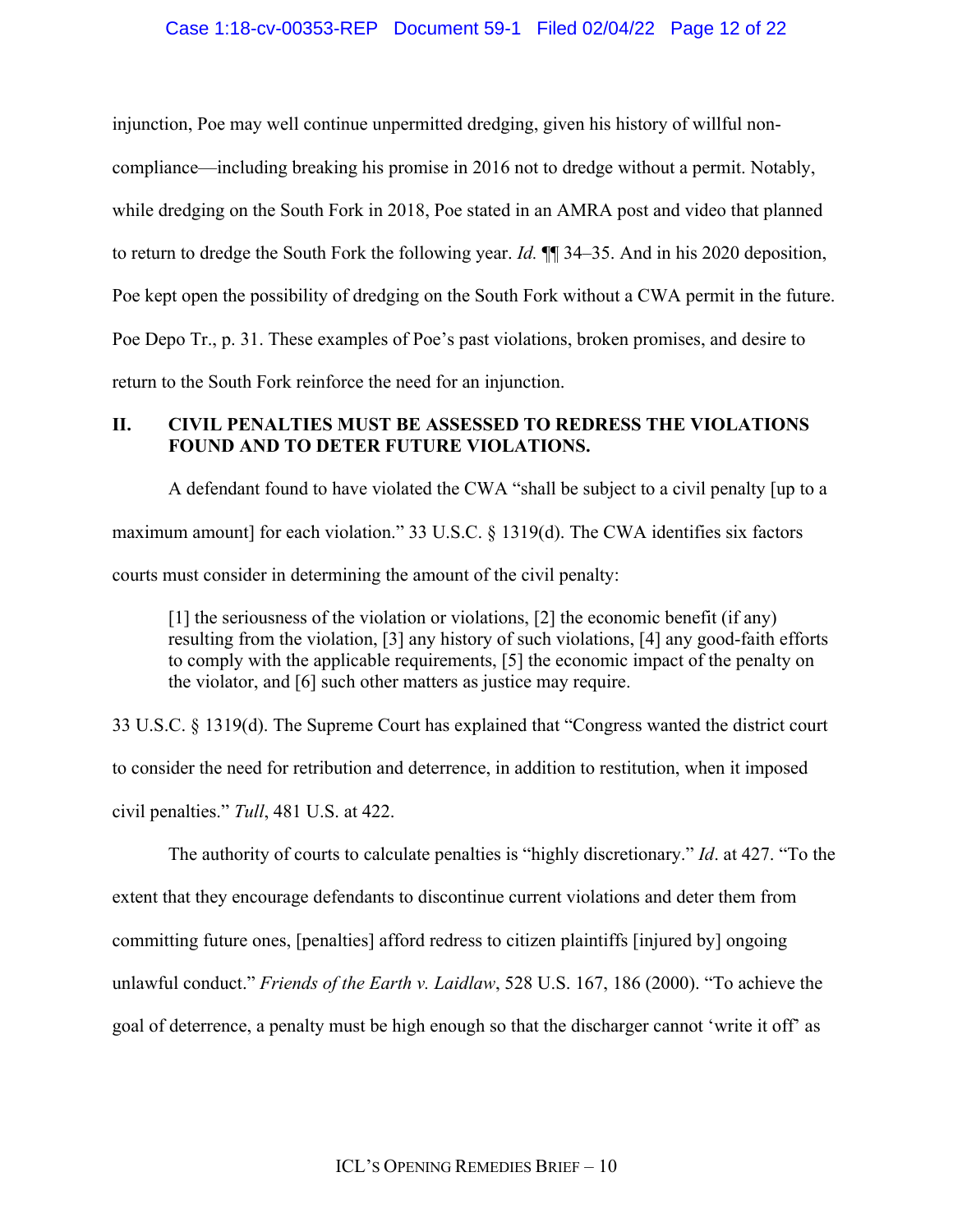### Case 1:18-cv-00353-REP Document 59-1 Filed 02/04/22 Page 13 of 22

an acceptable environmental trade-off for doing business." *Hawaii's Thousand Friends v. City and Cty. of Honolulu*, 821 F.Supp. 1368, 1394 (D. Haw. 1993).

Courts usually use a "top-down" or "bottom-up" approach to apply these six factors. *Compare Cedar Point.*, 73 F.3d at 573–74 (top-down), *with United States v. Smithfield Foods, Inc.*, 191 F.3d 516, 528–29 (4th Cir. 1999) (bottom-up). A top-down approach calculates the maximum penalty, then reduces the penalty in light of statutory factors. *Cedar Point*, 73 F.3d at 573. The bottom-up method uses a defendant's economic benefit of non-compliance as a starting point, then adjusts up after evaluating the six factors. *Smithfield Foods*, 191 F.3d at 528. Either approach requires assessment of the factors, neither is mutually exclusive, and the maximum penalty serves as a guide: "If [a district court] chooses not to impose the maximum, it must reduce the fine in accordance with the factors spelled out in section 1319(d), clearly indicating the weight it gives to each of the factors in the statute and the factual findings that support its conclusions." *Atl. States Legal Found. v. Tyson Foods*, 897 F.2d 1128, 1142 (11th Cir. 1990)

Here, under any method, the Court must impose a penalty sufficient to redress Poe's flagrant, repeated violations of the CWA and to deter future violations.

#### **A. The Maximum Penalty for Poe's 42 CWA Violations is \$1,957,041.**

Again, the CWA imposes a maximum penalty "per day for each violation." 33 U.S.C. § 1319(d). Where a defendant lacks a permit altogether, as in Poe's case, "the number of violations is readily calculated by simply counting the number of days of illegal discharges." *U.S. v. Gulf Park Water Co.*, 14 F. Supp. 2d 854, 857–58 (S.D. Miss. 1998).

The CWA's maximum per-violation penalty is adjusted periodically to account for inflation. For violations that occurred after Dec. 6, 2013, and through Nov. 2, 2015, the maximum penalty is \$37,500 per violation. 40 C.F.R. § 19.4 at Table 2. For violations that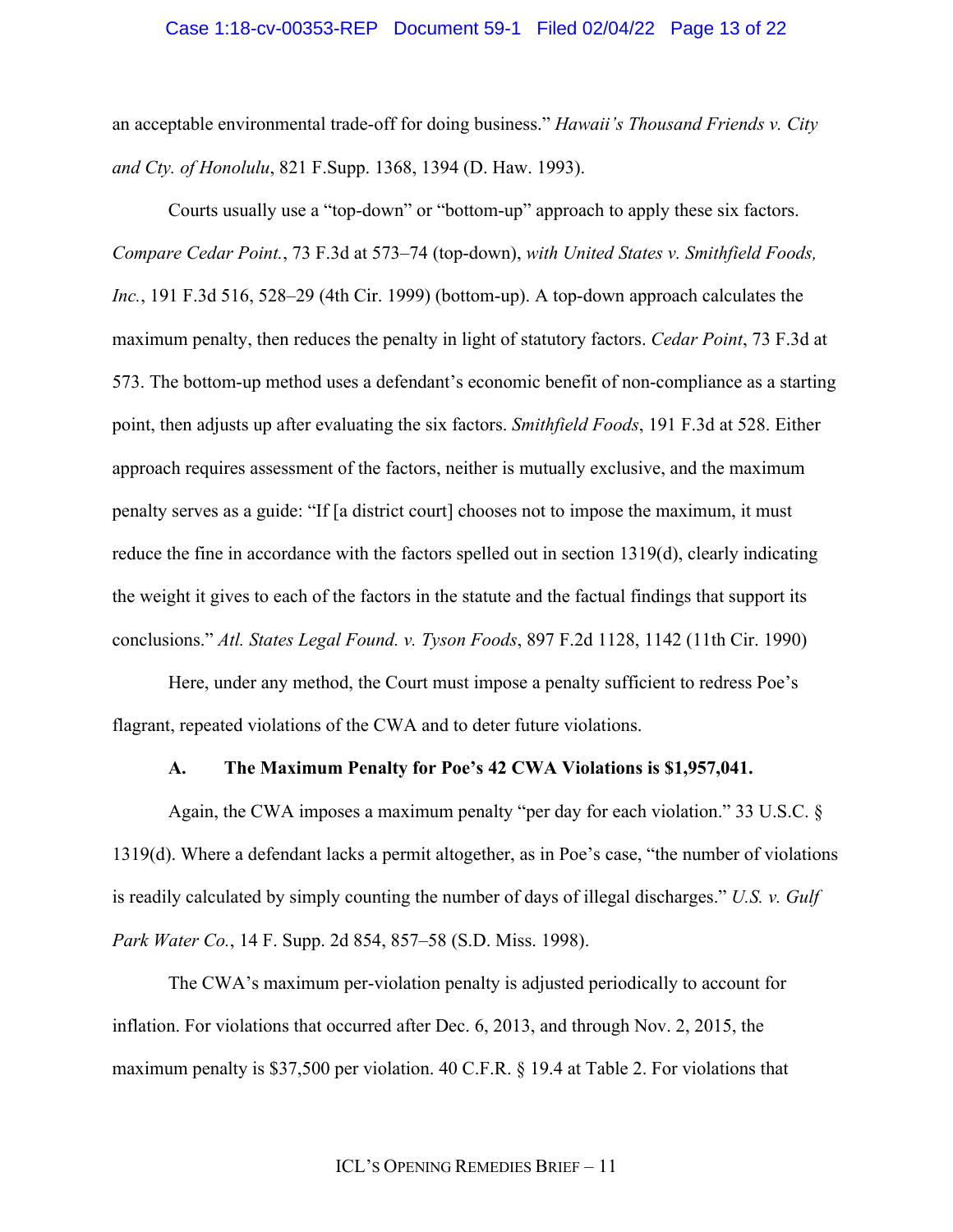### Case 1:18-cv-00353-REP Document 59-1 Filed 02/04/22 Page 14 of 22

occurred after November 2, 2015, where penalties are assessed on or after January 12, 2022, the maximum statutory civil monetary penalty is \$59,973 per violation. *Id.* at Table 1.

During the liability stage, it was undisputed that Poe dredged without a permit on 42 separate days, including: 13 days in 2014; 12 days in 2015; and 17 days in 2018. Liability Decision at 1; ICL SOF ¶¶ 19, 24, 31. All dredging occurred in July or August. *Id.* Thus, the maximum penalty for Poe's 25 violations in 2014 and 2015 is \$937,500 (25 x \$37,500), and the maximum for his 17 violations in 2018 is \$1,019,541 (17 x \$59,973). Altogether, the maximum total penalty Poe faces for his 42 adjudicated CWA violations is \$1,957,041.

### **B. The Penalty Factors Indicate a Penalty of at Least \$564,924 Is Warranted.**

ICL requests a reasonable penalty of \$564,924.00 (less than 30% of the maximum) to effectuate the goals of the CWA. ICL calculated this penalty by adding: (1) a \$13,200 penalty per violation (42 violations times \$13,200 equals \$554,400); plus (2) the direct economic benefit Poe realized from his violations by mining gold worth an estimated \$10,524 (*see* gold discussion *infra* Part II*.*B.2).

The penalty of \$13,200 per violation is based largely on the \$6,600 penalty that an EPA Administrative Law Judge (ALJ) ordered in an EPA civil enforcement action against Dale Erlanson for a single CWA violation: dredging on the South Fork without a permit on one day in July in 2015. *See In Re Dale Erlanson, Sr.*, Docket No. CWA-10-2016-0109 (U.S. Environmental Protection Agency) (the Oct. 7, 2020 "Erlanson Liability Decision" is attached as Exhibit D to the 4th Hurlbutt Declaration filed herewith).

There, an EPA enforcement specialist first calculated a preliminary deterrence penalty of \$5,500 based on: assuming Erlanson did not obtain any economic benefit from noncompliance; finding that the sediment Erlanson discharged can be harmful in high quantities; noting the South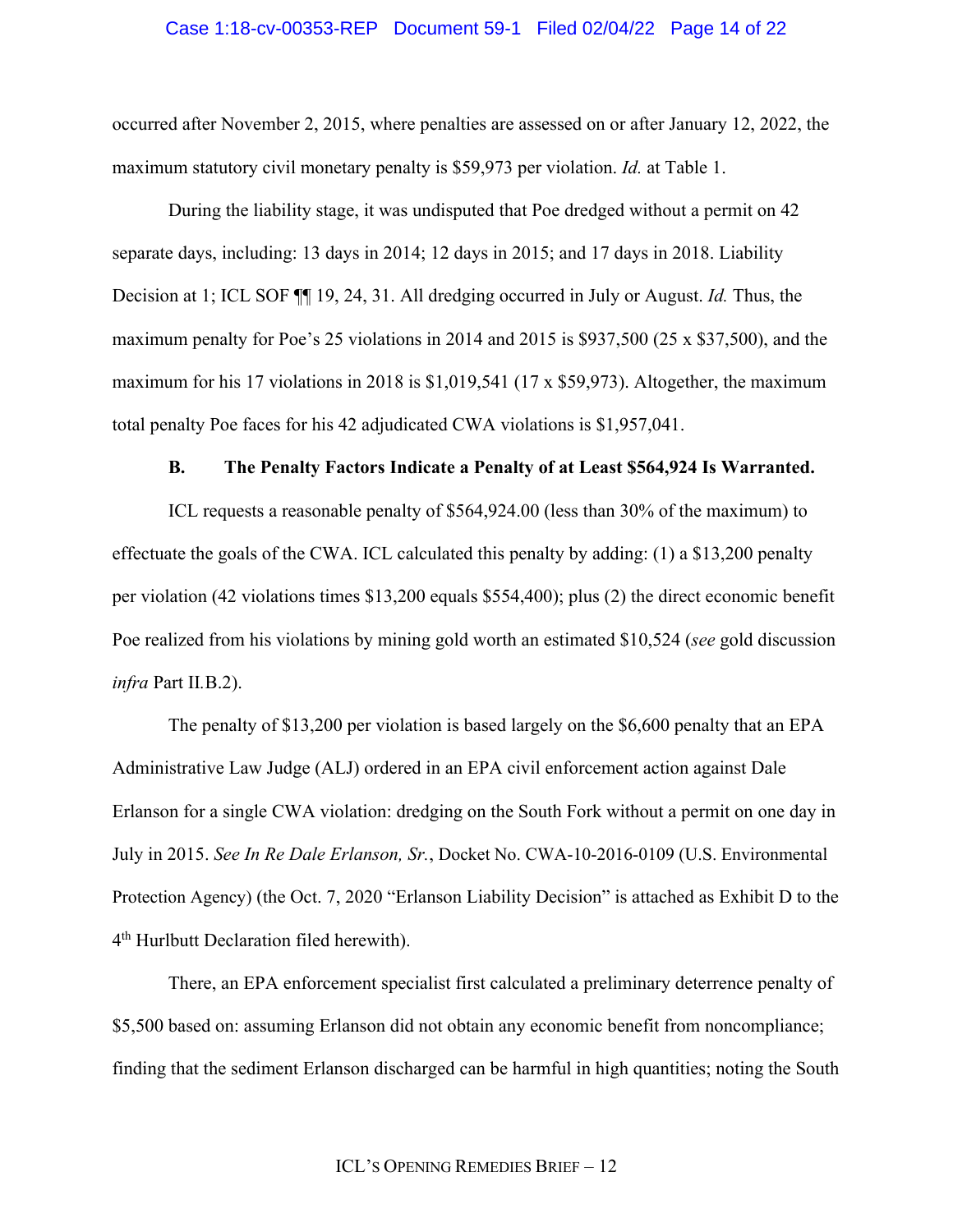### Case 1:18-cv-00353-REP Document 59-1 Filed 02/04/22 Page 15 of 22

Fork is an impaired waterbody for sediment and ESA-listed species are present; and considering that unauthorized dredging erodes the CWA's regulatory scheme. Erlanson Liability Decision at 20–21. Next, in assessing aggravating factors, the specialist determined that an upward adjustment of 20 percent, resulting in a \$6,600 penalty, "was warranted in this case and both reasonable and conservative given the particular circumstances of the case and the degree of willfulness." *Id*. at 22. The EPA specialist "had not previously come across a case 'where the entity was notified several times by different agencies of their legal requirement to obtain permit coverage and yet proceeded with the activity of discharging without a permit.'" *Id*. The ALJ heard testimony from the EPA penalty specialist, as well as fisheries experts, and ordered the \$6,600 penalty. *Id.* at 43.

Erlanson's single CWA violation largely mirrors each of Poe's violations in many respects. Erlanson and Poe polluted the same river, performed the same type of mining, lacked the same required permit, and were notified several times that a permit was required. However, key differences warrant a higher penalty per violation for Poe.

First, the maximum penalty in EPA's enforcement action against Erlanson was only \$16,000 per violation (*see id.* at 3); whereas Poe faces much higher maximums: \$37,500 per violation in 2014 and 2015; and \$59,973 per violation in 2018. Second, Poe's violations were substantially more willful. Although it was not granted for the South Fork, Erlanson at least submitted a permit application to EPA in 2015 before dredging. *Id.* at 7. By contrast, Poe purposefully refused to apply for a permit each year and encouraged others to join and support him. *See* ICL SOF ¶¶ 20, 21, 23, 25, 26, 30, 33 & 34. Furthermore, Poe's violations, unlike Erlanson's, were repeated over multiple years, despite many notices of violation and other notifications that he was required to have a CWA permit. *Id.* ¶¶ 22, 27, 29, 32–34, 36.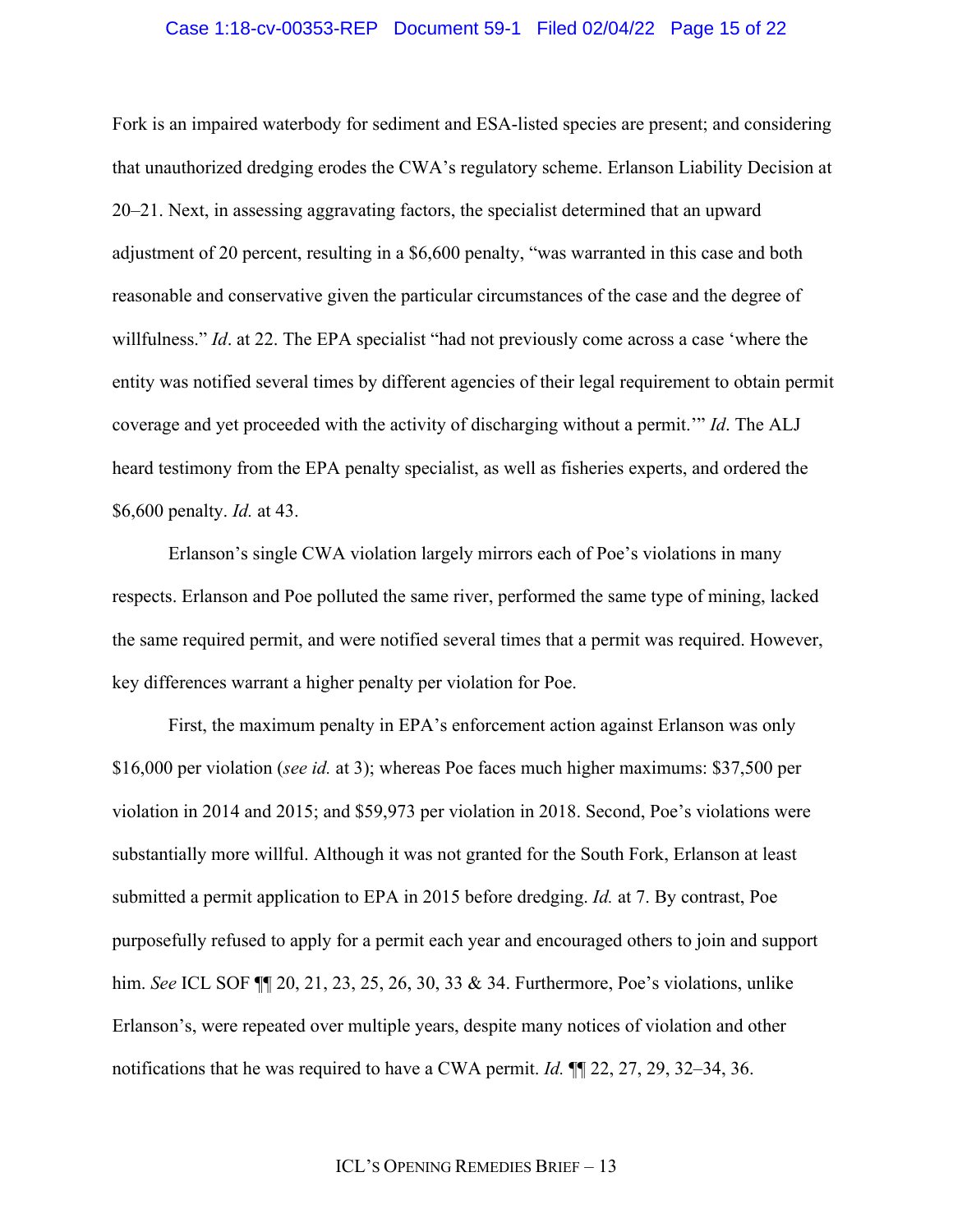### Case 1:18-cv-00353-REP Document 59-1 Filed 02/04/22 Page 16 of 22

ICL, thus, asks the Court to adopt a penalty of \$13,200 per violation—twice the Erlanson penalty—and add to that the value of the gold Poe mined from the South Fork. This \$564,924 penalty is supported by the CWA penalty factors, discussed in the sections below. This penalty is also in line with penalties this Court levied in other CWA citizen suit enforcement actions.

In *Magar*, Magistrate Judge Dale ordered a \$100,000 penalty (reduced from a \$187,500 maximum) for five CWA violations—or \$20,000 per violation—for discharging wastewater from sewage lagoons to the South Fork Palouse River without an NPDES permit, even where there was no evidence of acute water quality problems from the discharges and even though Magar made efforts to obtain a CWA permit and treat some of his discharges. 2015 WL 632367 at \*5, \*7. In *Atlanta Gold*, Magistrate Judge Williams imposed a minimum \$2 million penalty for around 2,000 violations for discharging pollutants from a mining site to a headwater tributary to the Boise River in excess of the limits in its CWA permit. 879 F. Supp. 2d at 1169. He recognized an even higher penalty might be appropriate but wanted to give Atlanta Gold the opportunity to spend money to upgrade its wastewater treatment facility and comply with the Court's deadline meet its permit limits instead of paying more in civil penalties. *Id.*

### *1. Poe's Discharges Were Serious Violations of the CWA.*

In evaluating the first statutory factor, seriousness of violations, courts consider frequency and severity, as well as the effect violations have on the environment and the public. *United States v. Smithfield Foods*, 972 F. Supp. 338, 343 (E.D. Va. 1997), *aff'd in part, rev'd in part on other grounds* 191 F.3d 516 (4th Cir. 1999). Proof of specific environmental harm is not required to impose substantial penalties, as it would encourage a permittee to ignore permit requirements "with impunity so long as it discharged into already polluted [areas]." *Gulf Park Water Co.*, 14 F.Supp.2d at 860.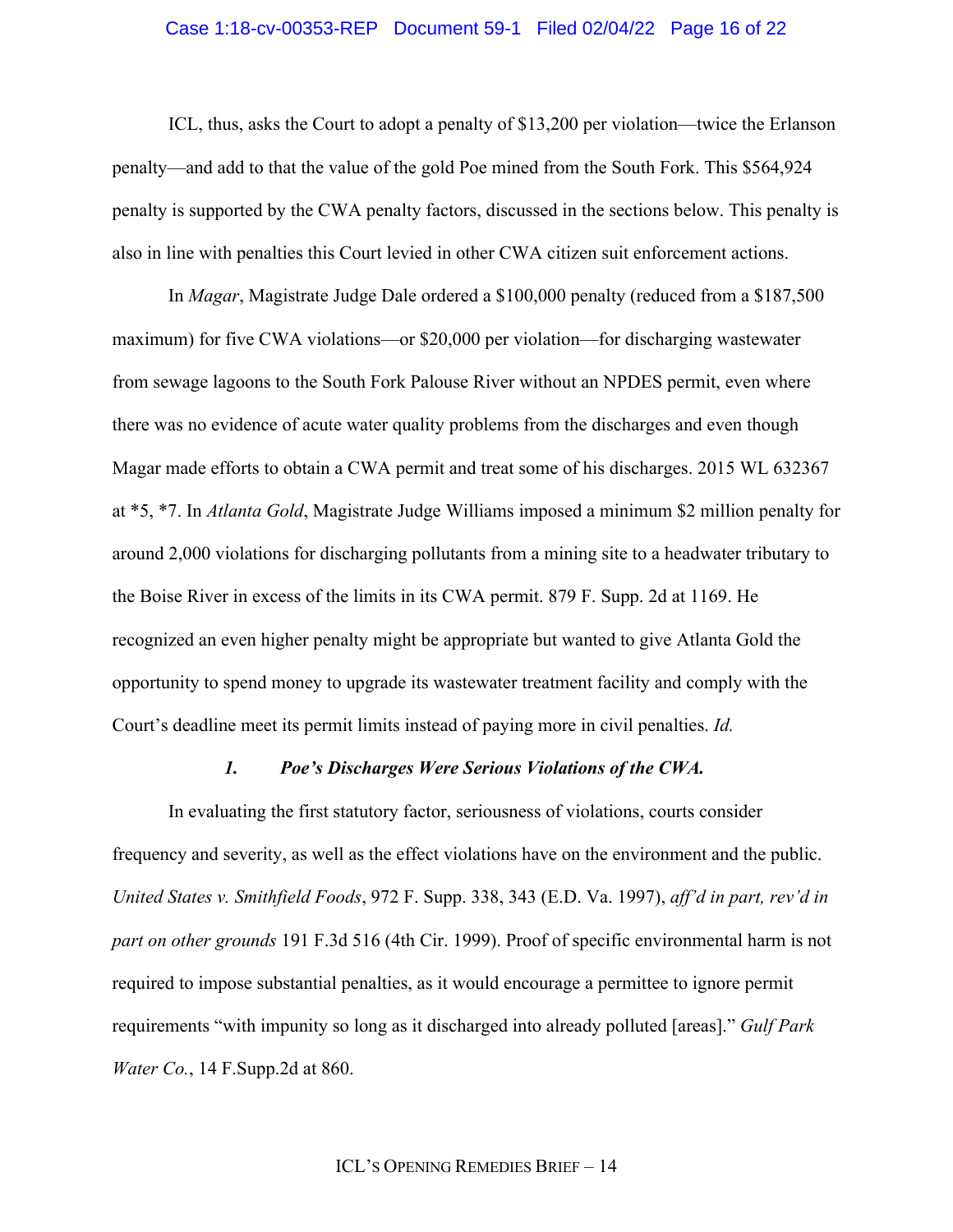### Case 1:18-cv-00353-REP Document 59-1 Filed 02/04/22 Page 17 of 22

Here, Expert Dan Kenney's report establishes the severity of Poe's 42 violations: "There is ample evidence that Poe's 2014, 2015, and 2018 activities in the SFCR [(South Fork Clearwater River)] affected algae, invertebrates, and fish." Kenney Report at 24. That evidence includes photographs, videos, and other materials already before the Court, which Mr. Kenney reviewed for his expert report, documenting sediment plumes behind Poe's dredge, as well as dredge holes and piles on the bed of the South Fork.

Poe's violations are even more serious in light of an Idaho Department of Water Resources report that Kenney cited on 2018 suction dredging in the river, which concluded that "all disturbed areas will experience a reduction in invertebrate production from fine sediment, leading to a reduction in foraging opportunities for anadromous and resident fish species." *Id*. at 26. And while the scientific "literature . . . shows that many effects of suction dredging on organisms may be local and of temporary duration, the period of freshwater residence of a particular [threatened] juvenile steelhead or Chinook salmon following the dredging seasons may also be relatively brief, so a reduction of prey availability for a period of only a few weeks or months may be a significant factor in the survival and growth of some individuals." *Id*.

Mr. Kenney concluded that "Poe's dredging operations on the SFCR in 2014, 2015, and 2018 had demonstrable immediate and enduring effects on SFCR water quality and stream channel morphology," and "I believe that these physical effects were harmful to individual aquatic organisms in the SFCR." *Id*. at 31. Mr. Kenney's findings here are supported by the ALJ's findings in *In Re Erlanson*, as well as the extensive expert testimony in that action from Mr. Kenney and from David Lee Arthaud, a Fisheries Biologist with the National Marine Fisheries Service, about the harmful effects of Erlanson's unpermitted discharges. Erlanson Liability Decision at 10–18. Thus, Poe's discharges were serious violations of the CWA.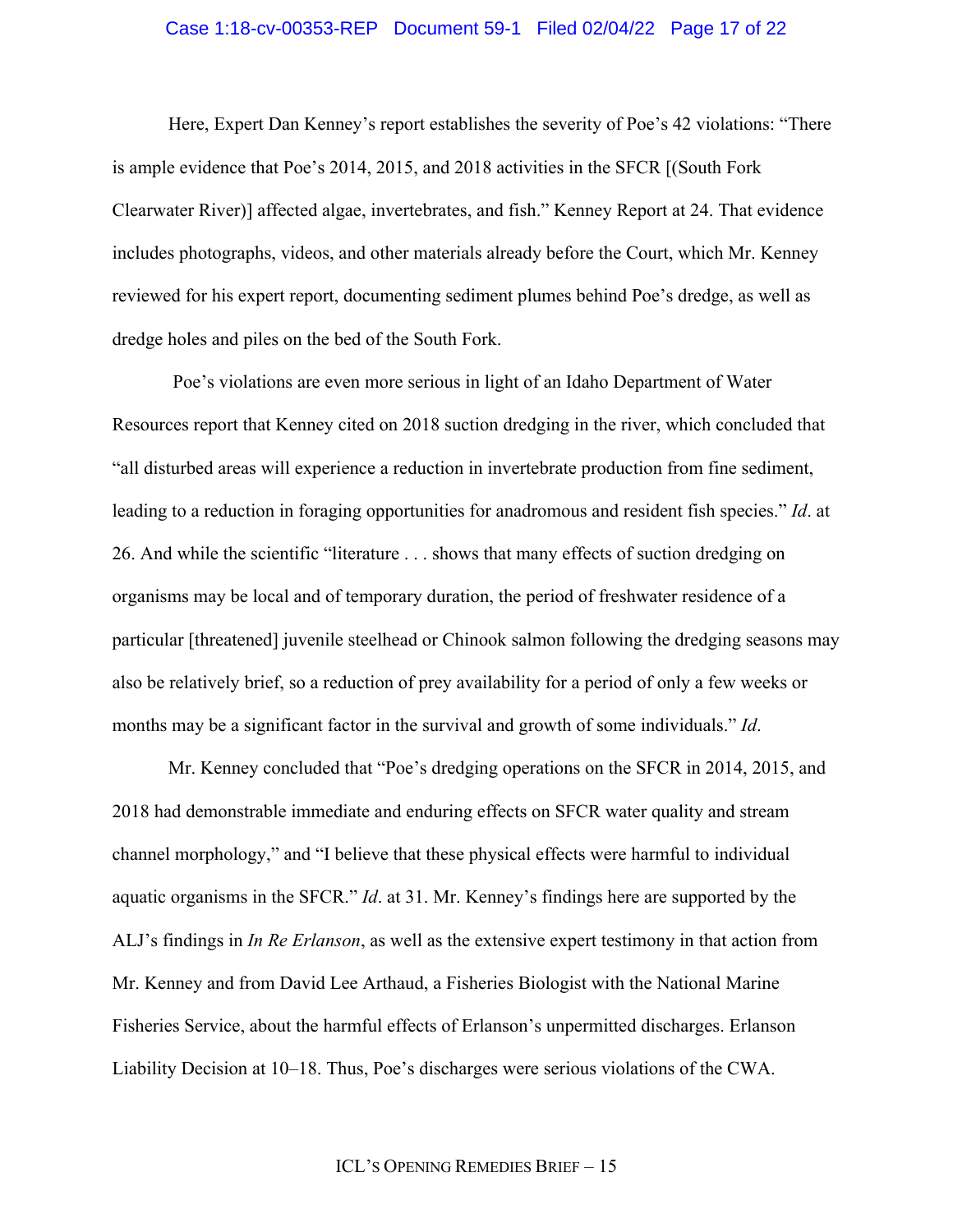### *2. Poe Derived Economic Benefit from the Violations.*

Under the second factor, courts must consider "the economic benefit (if any) resulting from the violation." 33 U.S.C. § 1319(d). Here, courts must endeavor to reach a "rational estimate of [the violator's] economic benefit, resolving uncertainties in favor of a higher estimate." *United States v. Mun. Auth. of Union Township*, 929 F. Supp. 800, 806 (D. Pa. 1996). Such an analysis is required "to keep violators from gaining an unfair competitive advantage by violating the law." *Smithfield Foods*, 191 F.3d at 529. *See also United States v. Mun. Auth. of Union Township*, 150 F.3d 259, 263 (3d Cir. 1998) (the goal is "to remove or neutralize the economic incentive to violate environmental regulations."). Because of the difficulty assessing economic benefit, courts have recognized "reasonable approximations of economic benefit will suffice." *Powell Duffryn*, 913 F.2d at 80. Courts have imposed civil penalties even without a showing that the violator benefitted economically. *See United States v. Key West Towers*, 720 F.Supp. 963, 965–66 (S.D. Fla. 1989); *United States v. Smith*, No. 12-00498-KD-C, 2014 WL 3687223, \*13 (S.D. Ala. 2014).

Here, Poe's most direct economic benefit is the value of gold he mined from the South Fork without a CWA permit. Poe estimates, roughly, that he (and partners who helped him) mined up to six ounces of gold. *See* Poe Resp. to Remedial Interrog. No. 1 (4<sup>th</sup> Hurlbutt Decl., Ex A). In his response to interrogatories, Poe estimated the value of gold as \$1,754 per ounce. *Id.*  No. 11. Applying that value, Poe's unpermitted haul was worth up to \$10,524. This a rough estimate, because of the fluctuating price of gold and the lack of specific information provided by Poe. But "[i]t would eviscerate the [CWA] to allow violators to escape civil penalties on the ground that such penalties cannot be calculated with precision." *Catskill Mts. Chapter of Trout Unlimited, Inc. v. City of N.Y.,* 244 F. Supp. 2d 41, 50 (N.D.N.Y. 2003) (internal citations and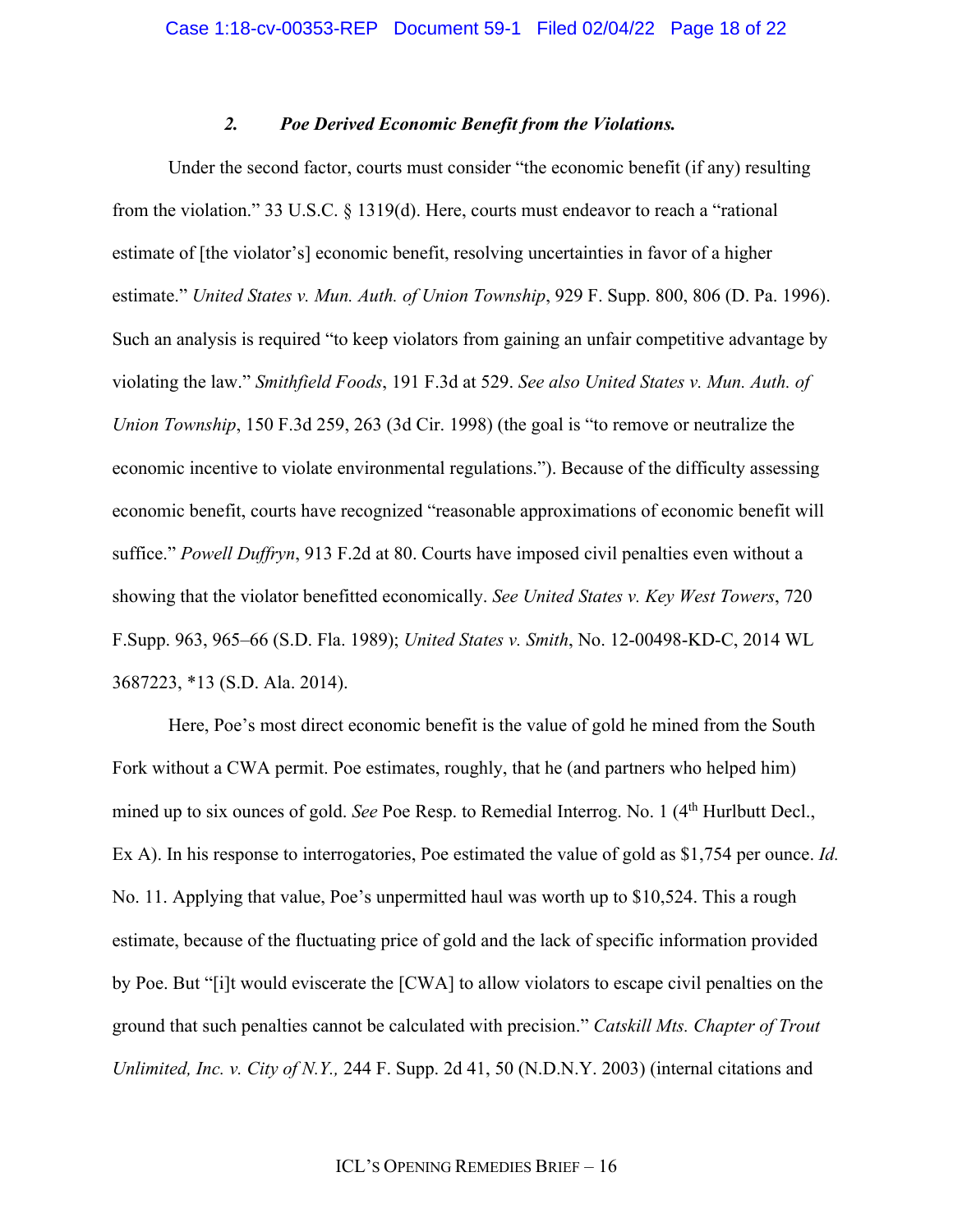### Case 1:18-cv-00353-REP Document 59-1 Filed 02/04/22 Page 19 of 22

quotations omitted). Keeping in mind the practice of "resolving uncertainties in favor of a higher estimate," *Mun. Auth. of Union Township*, 929 F. Supp. at 806, ICL relies on the high-end estimated value of gold Poe mined without a permit: \$10,524.

Indeed, this is still conservative, in that it accounts only for the gold value without including the added value of expenditures Poe avoided or delayed through his violations by not applying for and complying with the terms of a CWA permit. It also does not account for any economic benefit that Poe gained through his affiliation with AMRA.

Poe is founder and President of AMRA, an organization that raises money primarily through donations, membership, and other fundraising. *See* AMRA Form 990s (4th Hurlbutt Decl., Exs. R–U). From 2015 to the present, Poe posted numerous blogs, videos, and interviews to the AMRA website and Facebook page, publicizing his acts of defiance on the South Fork and soliciting AMRA membership and financial support. *See*, *e.g.*, ICL SOF ¶¶ 17, 20–21, 23, 25, 30, 33; 4th Hurlbutt Decl., Exs. O–Q. Poe benefited economically from AMRA during that time. Poe Resp. to Remedial Interrog. No. 7 (showing \$22,514 in consulting fee income from AMRA). AMRA benefited too, reporting revenues from \$102,154 to \$235,265 per year while Poe was engaging in and publicizing his unpermitted dredging on the South Fork. *See* AMRA 990s.

While difficult to precisely quantify, especially because Poe refused to turn over documents related to AMRA during discovery (*see* Poe Resp. to Remedial Interrog. Nos. 13–16 and RFPs Nos. 9, 10), he and his organization gained at least some—if not very substantial economic benefit from his illegal activities, further supporting ICL's requested penalty.

## *3. Poe Has a Substantial History of Violation.*

Under the third factor, Poe's track record of violating the CWA is substantial. Poe admitted throughout these proceedings that he did not have a CWA Section 402 permit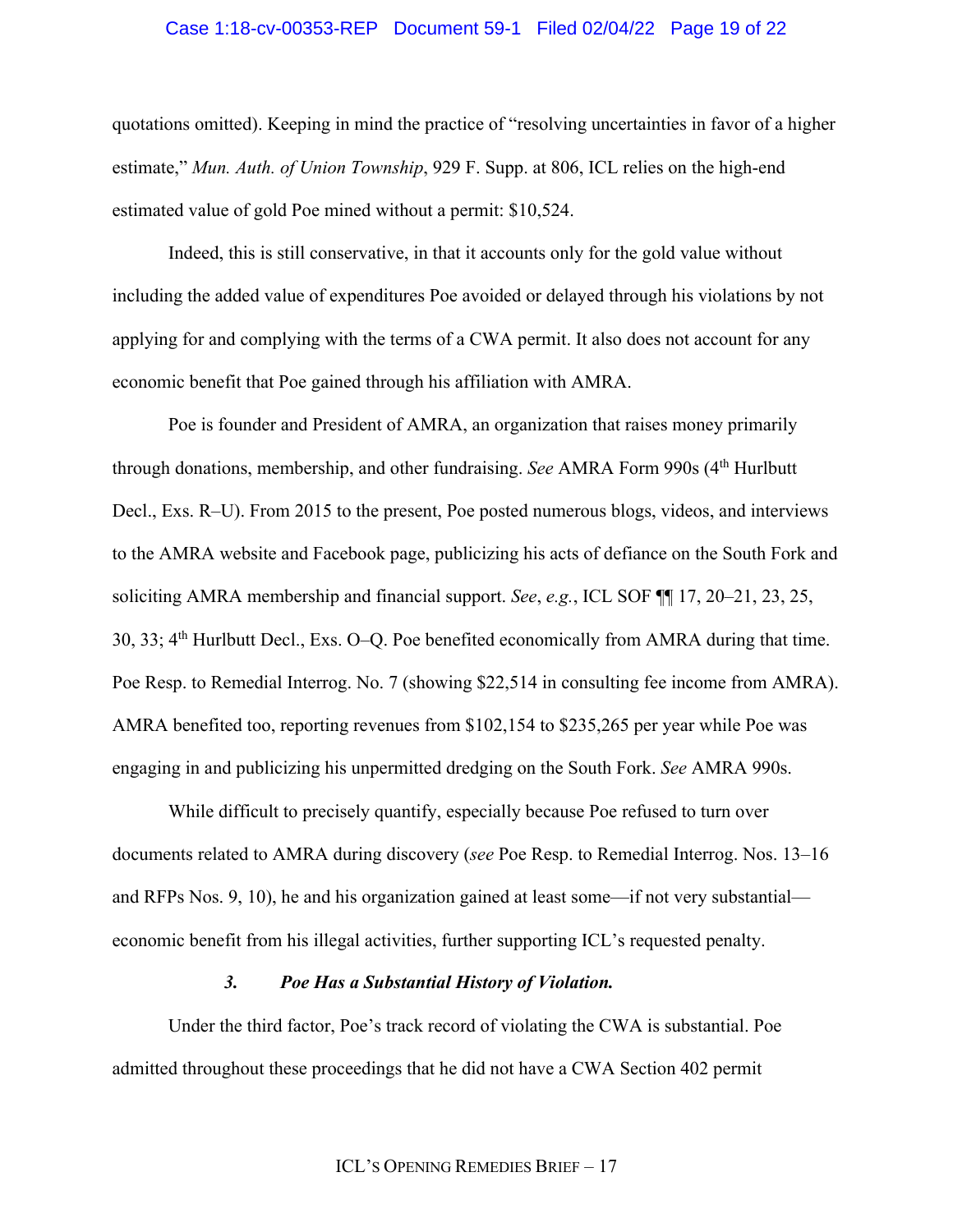### Case 1:18-cv-00353-REP Document 59-1 Filed 02/04/22 Page 20 of 22

authorizing any pollutant discharges from his dredge to the South Fork on 42 days over a period spanning more than four years in 2014, 2015, and 2018. Liability Decision at 1; ICL SOF  $\P$  18.

#### *4. Poe Demonstrated Bad Faith in His Efforts to Comply.*

Good faith efforts to comply with applicable requirements may reduce civil penalties. However, good faith should not be found when "defendant's efforts at compliance could have been more vigorous." *Smithfield Foods*, 972 F. Supp. at 352. Poe's compliance efforts could hardly be less vigorous. In fact, *non-compliance* has often been Poe's stated intention, and his bad faith is worth recounting here.

Poe intentionally refused to apply for a CWA permit, ignored violation notices for his unpermitted dredging, and encouraged others to support and join him in defiance of CWA permit requirements. *See* ICL SOF ¶¶ 17, 20–23, 25, 27, 30. In online posts as the President of AMRA, he boasted about defying EPA and the Forest Service, taunted agencies and personnel, and encouraged others to do the same. *See Id.* ¶¶ 20, 21, 23, 25, 26, 30, 33, 34.

Among other examples, Poe wrote an August 5, 2014 AMRA web post titled "Out of control EPA, Sasquatch, Ratchilla and dredging for two weeks in Idaho," in which he bragged about visiting the South Fork that first year "to dredge openly in opposition to the EPA." ECF No. 20-3. In October 2014, after EPA issued Poe a notice of CWA violation for discharging pollutants to the South Fork without an NPDES permit, Poe could have sought to comply with the law. Instead, Poe returned in 2015 to "stand against the EPA again" by yet again dredging without a CWA permit. ICL SOF  $\P$  23. Similarly, in 2018, after receiving ICL's notice of intent to sue, the day before he left California to return to the South Fork to dredge again, he boasted in a post, "[w]e are not obtaining [Forest Service authorization], nor a permit the EPA states is also needed." ICL SOF ¶ 30.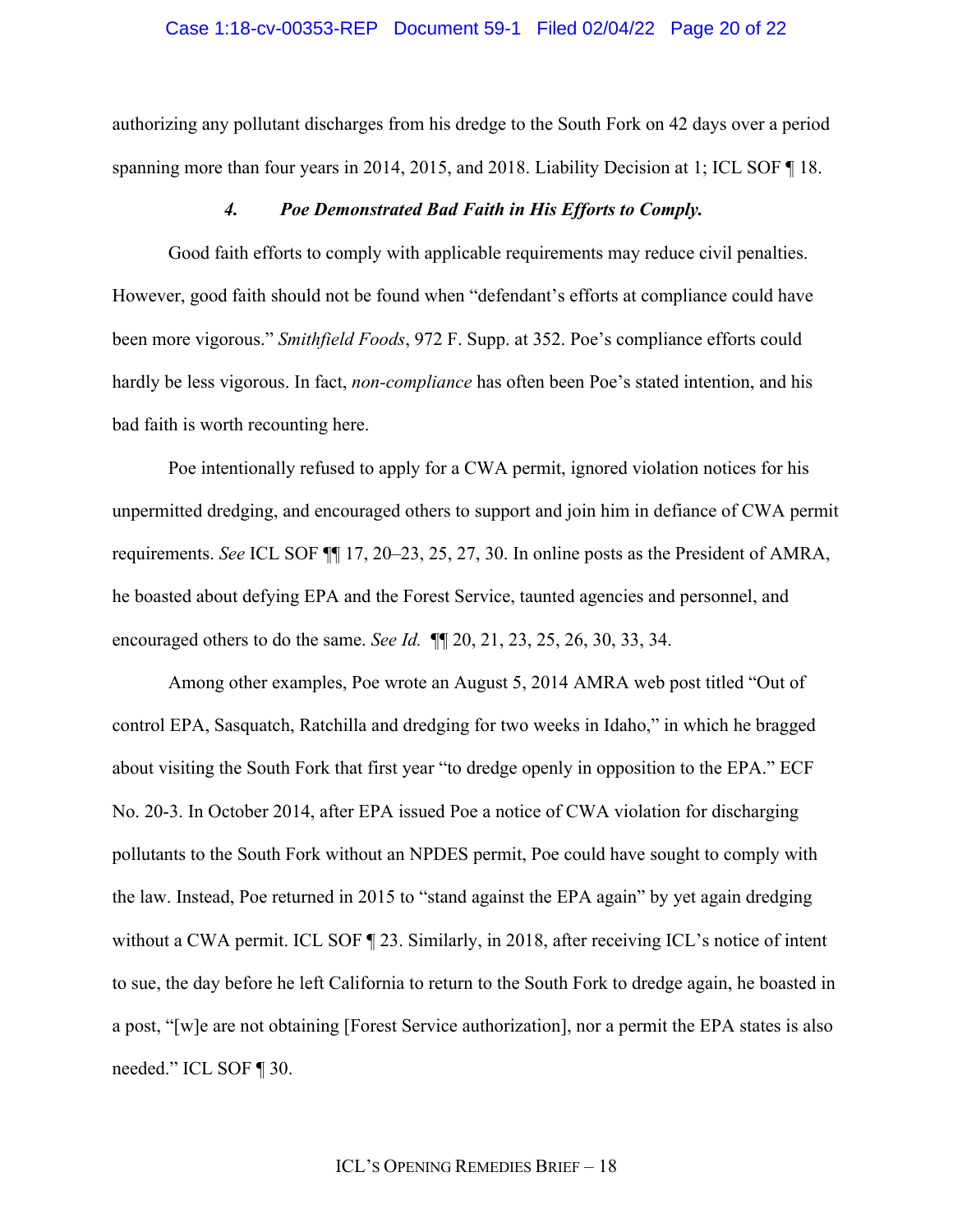This extensive record—including Poe's repeated admissions of willful, unpermitted dredging, his taunting of ICL and regulatory agencies, his calls for other dredgers to join him in disobeying the law—reinforce that a substantial penalty is needed to address Poe's bad faith.

### *5. The Penalty Will Not Impose an Undue Burden on Poe.*

Finally, a court may reduce a civil penalty against a party if the court determines that imposing the maximum statutory penalty would work an undue burden. *Atlantic States Legal Found. v. Universal Tool & Stamping Co.,* 786 F. Supp. 743, 753–54 (N.D. Ind. 1992). Conversely, courts may increase the penalty if loss of the economic benefit alone would not deter the defendant or others from future CWA violations. *Id*. at 753. This factor will not reduce the amount of a civil penalty unless the violator can show the penalty will have a ruinous effect. *Gulf Park Water Co*., 14 F. Supp. 2d at 868. It is a defendant's burden to prove its inability to pay a civil penalty. *PIRG v. Powell Duffryn Terminals*, 720 F.Supp. 1158, 1165–66 (D.N.J. 1989).

A penalty would not punish or deter violations if it "could simply by absorbed as a cost of doing business." *Magar*, 2015 WL 632367, at \*7 (citing *ICL v. Atlanta Gold Corp.*, 879 F. Supp. 2d 1148,1170 (D. Idaho 2012)). And while a court would not require a penalty that would put someone out of business, *see Waste Action Project v. Astro Auto Wrecking*, 274 F. Supp. 3d 133, 1140 (W.D. Wash. 2017), courts have found a reasonable penalty to be "a significant portion of the proceeds" made from the violative conduct. *United States v. Bunn*, CV 20-107-M-DLC, 2020 WL 6798939, at \*2 (D. Mont. Nov. 19, 2020).

In addition to his personal assets, Poe's ability to pay is boosted by AMRA's miner legal defense fund, which is funded by AMRA memberships and donations. *See* 4th Hurlbutt Decl., Ex. P (AMRA "About" webpage, stating "click on 'join us' to make a donation to your legal fund and mine on our claims"), Ex. Q (AMRA "Join Us" webpage, stating "donate to us to help us to